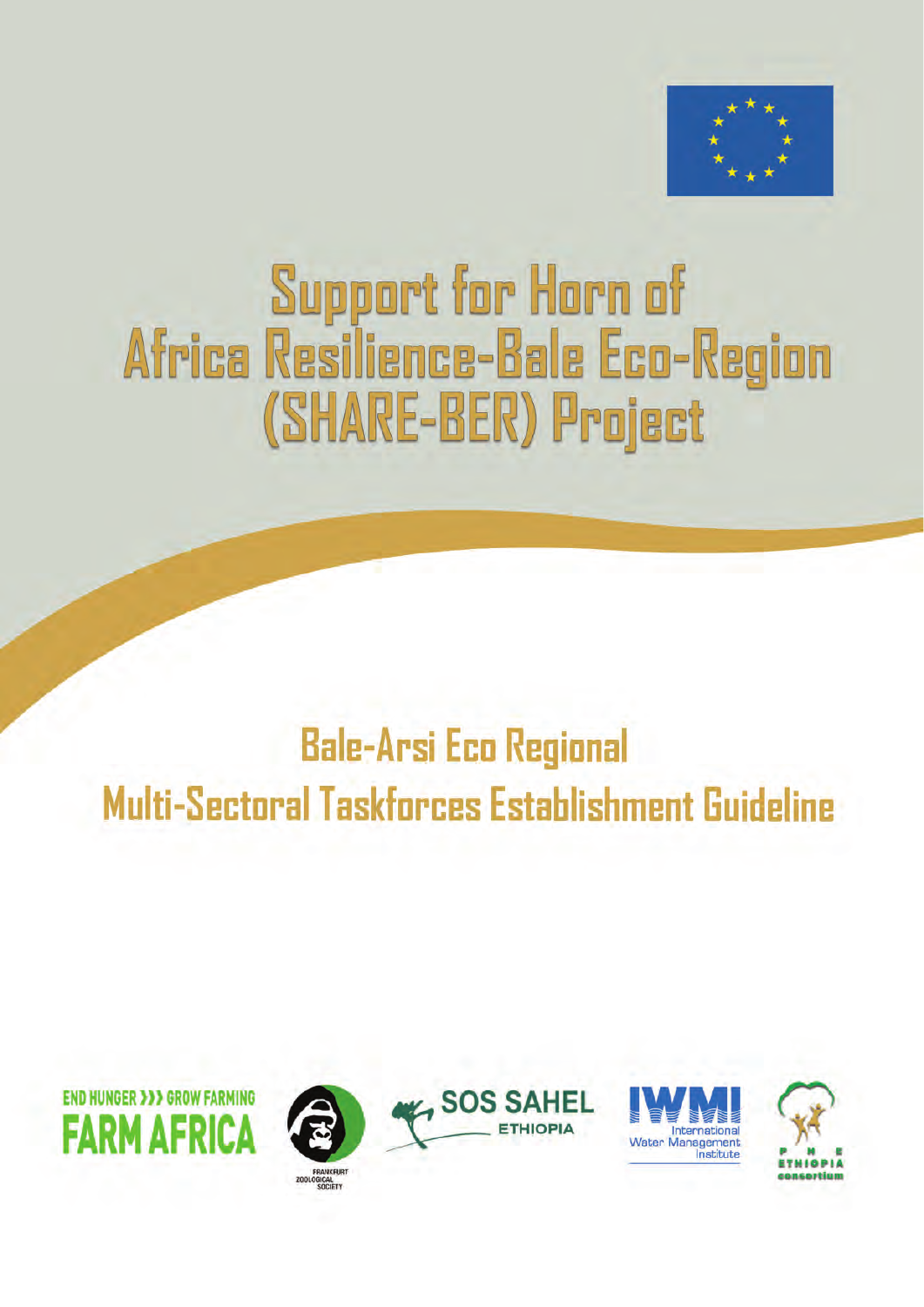### © Copyright 2016

PHE Ethiopia Consortium Phone: + 251-11-663 4121/+ 251-11-663 4116 Fax: + 251-11-663 8127 P.O.Box - 4408 Addis Ababa, Ethiopia. E-mail: pheethiopia@gmail.org info@phe-ethiopia.org www.phe-ethiopia.org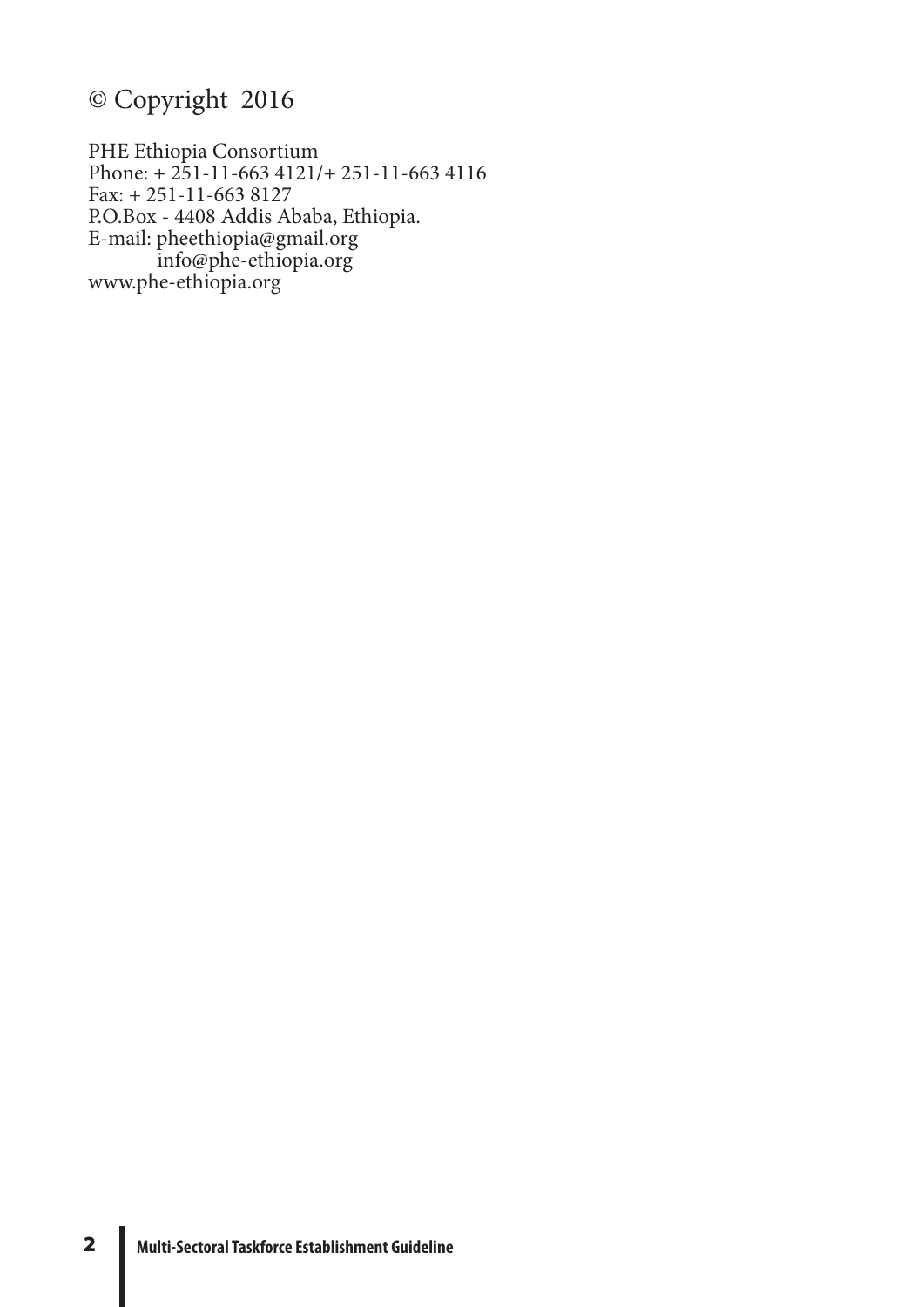### **Table of Contents**

Acronyms.......................... 4

1. Background.......................... 5 2. Objectives of the Guideline.......................... 6 3. Why Multi-Sectoral Taskforce for SHARE BER?.......................... 6 4. Experience of PHE EC in Strategic Climate Institution Program (SCIP) Project.......................... 8 5. Objectives of the Taskforces........................... 10 6. Structure of Multi-Sectoral Taskforces.......................... 10 7. Composition and Responsibilities of Multi-Sectoral Taskforces.......................... 13 7.1. Kebele level.......................... 13 7.2. Woreda level.......................... 14 7.3. Zonal level.......................... 5 7.4. Inter zonal (Bale and Arsi) level.......................... 15 7.5. Regional (Oromia) level.......................... 15 7.6. Inter-regional (Oromia and Somali regions) level.......................... 15 7.7. National level.......................... 16 8. Role of Implementing Partners.......................... 17 9. Chair, Vice Chair and Secretary of the Taskforces............................ 18 10. Meetings Frequency & Reporting Mechanism.......................... 19 10.1. Meeting frequency.............................. 19<br>10.2. Reporting mechanism............................. 20 11. Joint Participatory Monitoring & Communication Activities.......................... 20 12. References.......................... 21 Annexes 1: List of SHARE BER project intervention woredas, pilot kebeles and others with single intervention................................ Annexes 2: Possible list for zonal level taskforce members......................... 27 Annexes 3: Possible list for woreda level taskforce members..................... 27 Annexes 4: Possible list of Kebele level taskforce members........................ 27 Annexes 5: List of NGOs working in Bale and West Arsi Zones

(it needs update)........................ 28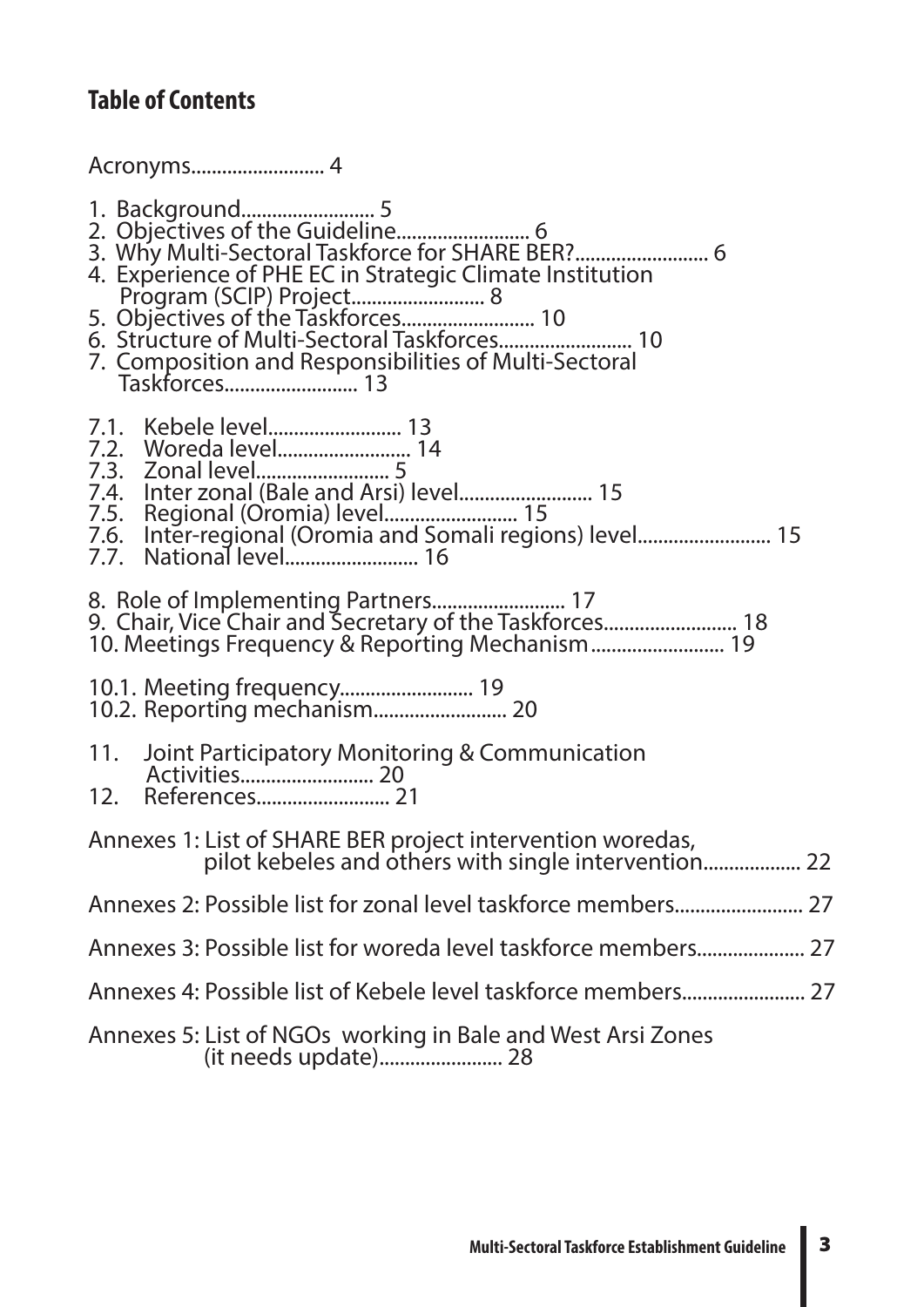### **Acronyms**

| <b>ARD</b>       | Agriculture and Rural Development                     |
|------------------|-------------------------------------------------------|
| <b>BER</b>       | <b>Bale Eco Region</b>                                |
| <b>BMNP</b>      | <b>Bale Mountain National Park</b>                    |
| <b>CHA</b>       | Controlled Hunting Area                               |
| <b>CRGE</b>      | Climate Resilience Green Economy                      |
| DA               | Development Agent                                     |
| <b>DFID</b>      | Department for International development              |
| <b>EIA</b>       | Environmental Impact Assessment                       |
| <b>ER</b>        | <b>Expected Result</b>                                |
| <b>EWCA</b>      | Ethiopia Wildlife Conservation Authority              |
| <b>GTP</b>       | Growth and Transformation Plan                        |
| <b>HABP</b>      | Household Asset Building Program                      |
| <b>HEW</b>       | <b>Health Extension Worker</b>                        |
| <b>MoCT</b>      | Ministry of Culture and Tourism                       |
| <b>MEF</b>       | Ministry of Environment and Forest                    |
| <b>NGO</b>       | Non Government Organization                           |
| <b>NRM</b>       | Natural Resource Management                           |
| <b>OFWE</b>      | Oromia Forest and Wildlife Enterprise                 |
| <b>PFM</b>       | Participatory Forest Management                       |
| <b>PHE EC</b>    | Population, Health & Environment Ethiopia Consortium  |
| <b>PRM</b>       | Participatory Rangeland Management                    |
| <b>PSNP</b>      | Productive Safety Net Program                         |
| <b>SHARE-BER</b> | Support for Horn of Africa Resilience-Bale Eco-Region |
| <b>SCIP</b>      | Strategic Climate Institution Program                 |
| <b>SLMP</b>      | Sustainable Land Management Program                   |
| ΤF               | <b>Task Force</b>                                     |
| <b>WSD</b>       | Wildlife for Sustainable Development                  |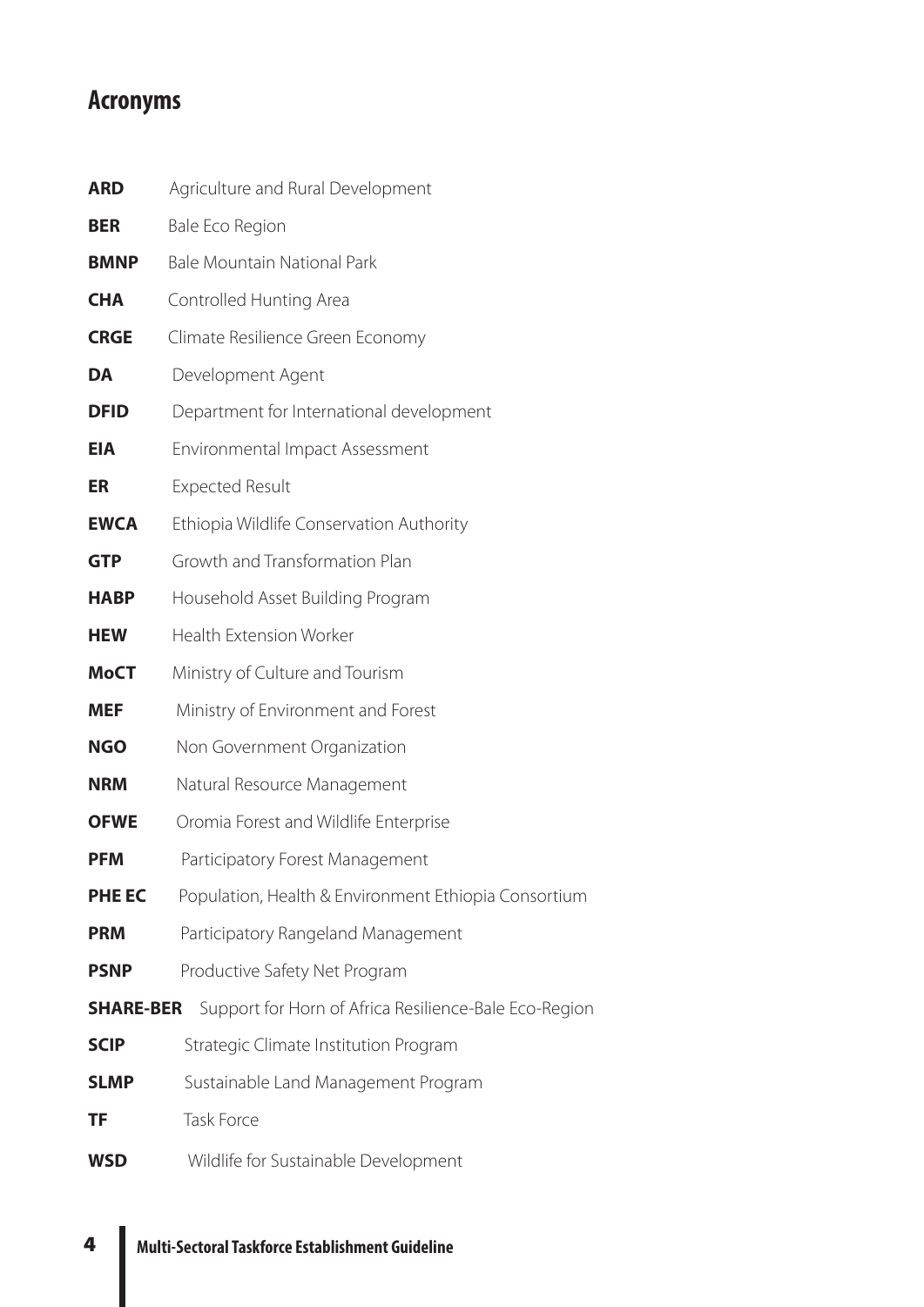### 1. Background

The inter sector approach is an approach that seeks to empower practitioners in the government,<br>business, researchers and non-profit sectors to collaborate and solve broad range of problems that cannot be solved by one sector alone through establishing functional Networking among stakeholders as a system. The over-exploitation of natural resources, like forest areas, biospheres, wetlands and the expansion of wildlife crime and illegal activities in protected Areas (PAs), etc, have placed huge pressure on environmental sustainability and economic development in Ethiopia. Therefore, in the context of having such complexity, giving emphasis to the importance of a multidisciplinary and multi-sectoral collaborations and partnerships, at different levels by creating a shared vision and goal in a consensus- oriented environment and mechanism is very crucial for the better achievement of sustainable eco regional management, protected areas, biospheres, wildlife management, and improved livelihood of the community in general including combating climate change impacts through REDD+.

Bale-Arsi Eco Region is one of the world's richest areas in terms of biodiversity and ecosystem values**<sup>1</sup>** . Nevertheless, evidence confirms that this wealth is declining due to mismanagement (loss of habitat)**<sup>2</sup>** .

As a result, the situation in the BER, it is now at a critical stage including aggravated by climate change impacts. Land conversion and deforestation for agriculture is increasing and unsustainable livestock grazing and harvesting of fuel wood, timber and non-timber forest products continue to occur. Consequently, degradation of the BER and its function continues to go uncontrolled. As a consequence, the upper and down steam communities who depend on these highland ecosystems either for their livelihoods, or who rely on the ecosystem services in these areas are becoming increasingly vulnerable. As a result of the above background the Eco-region needs integrated and harmonized developmental approach where the different stakeholders can play a coordinated, collaborative, constructive engagement and partnership.

A number of efforts and interventions were developed prior to this program to safeguard biodiversity and ecosystem functions as well as livelihoods in the region, but due to lack of common understanding and shared values among stakeholders, achieving sustainable solutions through minimizing greater impact remains unresolved.

Contrary to the conventional way of management approach, Farm Africa in partnership with SOS Sahel, Frankfurt Zoological Society, International Water Management Institute and Population Health and Environment Ethiopia Consortium, jointly are currently implementing a pilot project through the support of the EU, the Support for Horn of Africa Resilience, Bale Eco-Region (SHARE BER) entitled "Conservation of Biodiversity and Ecosystems Functions and Improved well-being of Highland and Lowland Communities within Bale Eco region". This is a project intending to mitigate the problem of environmental degradation within BER by undertaking an innovative, integrated and multi-sectorial approach.

This is an important initiative to bring inclusive and integrated results through inter sectoral partnership, by directly benefiting 878,000 people living within the Bale eco-region and indirectly an estimated 12 million people downstream. Moreover, its direct alignment and complement with the regional and national strategy confirmed that the project is demand driven<sup>3</sup> and SHARE-BER project possibly addresses a multi-stakeholders participatory management option in BER. It will also contribute for the existence of improved livelihood and sustainability of Bale Mountain National Park and as a result accelerates the ongoing attempts made to incorporate the park in the world's natural heritages list as early as possible.

In addition, It is aimed, to bring together stakeholders that include local communities and administrations, NGOs ,private sectors, policy and decision makers, higher educational institutions and other relevant sectors on board from kebele to national level to be instrumental for common

**<sup>1.</sup>** https://fzs.org/en/projects-2/current-projects/bale-mountains-conservation/

**<sup>2.</sup>** https://www.cbd.int/doc/world/et/et-nr-04-en.do

**<sup>3.</sup>** https://www.cbd.int/doc/world/et/et-nr-04-en.do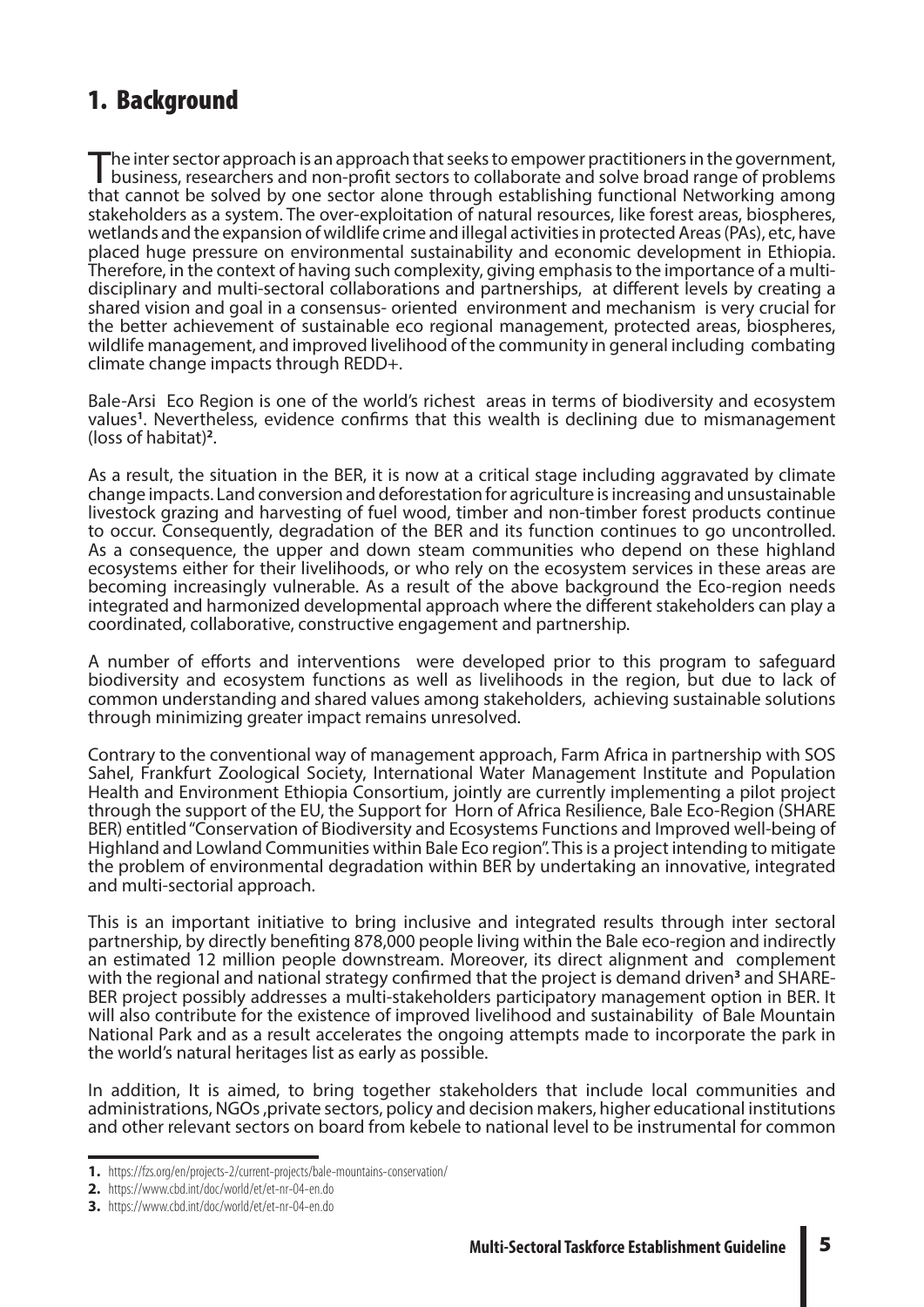BER management and make a significant difference in the provision of sustainable implementation and leadership.

The approach (Multi sectors PA management) has been successfully implemented in improving results from PHE EC's experience in the Simien Mountains and Awash National parks through Strategic Climate Institution Program (SCIP) project which is supported by Department for International development (DFID) , Norway and Denamrk. It is hoped that the approach reinforces on this insight into sustainable conservation practices apart from addressing the socio economic concerns through inter sectoral partnership and integration with the communities active participation and ownership.

Moreover, such an approach has found to be effective in building leadership capacity, creating common understanding among stakeholders, promoting sense of ownership and ensures joint decision and evaluation in the overall management and benefit sharing of the eco-region ecosystems.

Therefore, to achieve the above mentioned expected results and contribute to the overall goal of the Eco Region project, developing a guideline for establishing multi sectoral taskforces at all levels with the objective of engaging the potential partners, to have shared vision in addressing the common issues and challenges of the eco region, in a transparent and participatory way, by establishing a common fact base, information and joint indicators with accepted governance structure by all stakeholders with clear understanding among partners of each sector's unique contributions and the recognition of their differing expertise, resources and vale, and where common good practices and champions are jointly identified and promoted from the interest of the eco region is very crucial. The contents of the guideline include-background, objectives,, why mulit-sectoral taskforces for SHARE BER project, experience of PHE EC through SCIP project, overall objective of the taskforce, structure of multi-sectoral taskforces, and their composition and role and responsibilities , meetings frequency , who chairs the taskforces, reporting and monitoring mechanism.

We consider this guideline a living document, which we will continually improve based on practical practitioners feedback. If you have suggestions on how to further enhance this resource, please share with us at info@phe-ethiopia.org or kabtamu.kebede@phe-ethiopia.org.

### **2. Objectives of the Guideline**

The guideline provides general guidance and create common understanding for SHARE BER implementing partners on how to address the complex eco region issues by establishing multi sectoral taskforces at all levels (kebele-national level) and is also designed to be process-specific rather than issue because we believe there are common elements to all successful cross-sector collaborations and to ensure that, this actionable guideline is accessible to all practitioners/ implementing partners working on a broad range of problems in different ways of collaborations.

### **3. Why Multi-Sectoral Taskforce for SHARE BER?**

The ECO Region approach is expected to make a difference in:

Being the first learning and showcase for the region and country level GTP, CRGE and regional( Horn of Africa) levelon eco regional approach

Contribute to ensure sustainable eco-system maintenance of BER

Bringing tangible differences, results and strong evidences through inter sectoral partnership, integration and collaboration of implementing partners and other relevant stakeholders including the local University in the eco-region.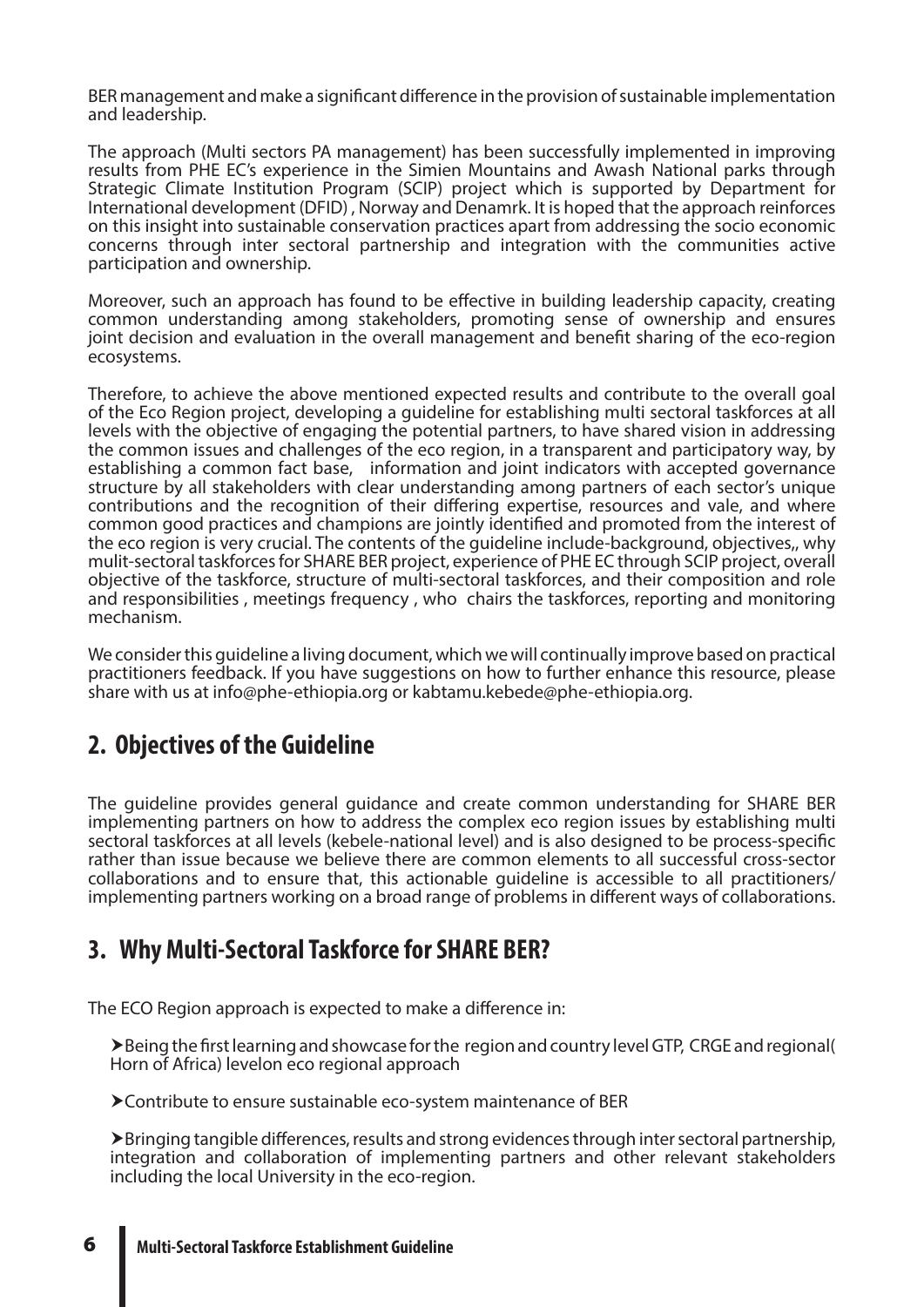Ensure real community engagement/participation and establishing exit strategy since planning at all levels from Kebele to National level.

Show case in the area of partnership, resource use and mobilization, collaboration with stakeholders and NGOs working in Bale eco-region

Creates best networking among stakeholders through creating common understanding and commonly shared vision at all level

In addition, if the SHARE Eco Region approach is to bring difference it needs to show transformation in the following areas:

1. Building leadership capacity of the relevant institutions like EWCA, OFWE, Government offices and regional bureaus, higher learning institutions, NGOs, Local leaders, implementing partners and others,

2. Establishing best working environment, partnership and complementarities than competition among the different partners and stakeholders in the eco region,

3. Establish a working mechanism among partner implementing organizations in having a joint planning, joint indicators, joint outcomes, joint ownership and common knowledge with differentiated responsibilities (as to our excellence) on the eco region local values and issues, with established system and exist strategy.

4. Establish a system where we generate common good practices, champions, strong evidences that can be replicated in other parts of the country and Horn of Africa level, and beyond.

5. Improve involvement and decision making practice of beneficiaries (resource owners)

Therefore, to achieve the above outputs and outcomes the Inter Sectoral inclusive approach which the taskforces need to play is the core approach that can satisfy our eco region piloting. Multi-sectoral approaches are currently not well appreciated across all government sectors, although in recent years watershed management has become a priority. This often manifests in single issue implementation where associated negative or even positive impacts are not anticipated or mitigated with out considering the other sectors role. This Action through establishing and strengthening the multi sectoral taskforces at kebele, woreda, zone, inter zone, region, inter regionaland national level will generate the evidence-base to encourage a more multi-sectoral approach to investment planning, as well as consideration of wider landscape planning and solving problems jointly.

Above all the current national structures for implementation including the natural resource management are designed under sectoral approaches, and are not addressing the root causes that can contribute to integrate community benefits and natural resource conservation in a harmonized manner. There is a need to empower all stakeholder institutions to fulfill their role keeping their excellence to partner and collaborate with other sectors in the Bale Eco-region management in a coordinated way. This is essential for sustainability of the Eco-region under consideration because the degree to which the Eco-region meet conservation objectives, contribute to the well-being of the people and achieve broad social, economic and environmental goals is closely related to the quality of their governance. Studies reveal that problems in Ethiopia are related mainly to limitations in institutional capacity, collaboration among stakeholders, integration of activities, and lack of community stewardship.

The multi-sectora taskforces we are establishing are not only for establishing partnership, but they are comprehensive show cases and demonstration sites for all our intervention issues, like livelihood, water shade management, protected area and health, at kebele, woreda, and zone. For example, if we have a livelihood intervention in the selected kebeles they are our learning site/ place how the livelihood intervention is a show case to other kebeles and woredas within the eco region approach. All our intervention issues need to have a pilot kebeles where we show case and use them as a pilot kebeles that should be replicated starting from the immediate woreda where we are working and above that level.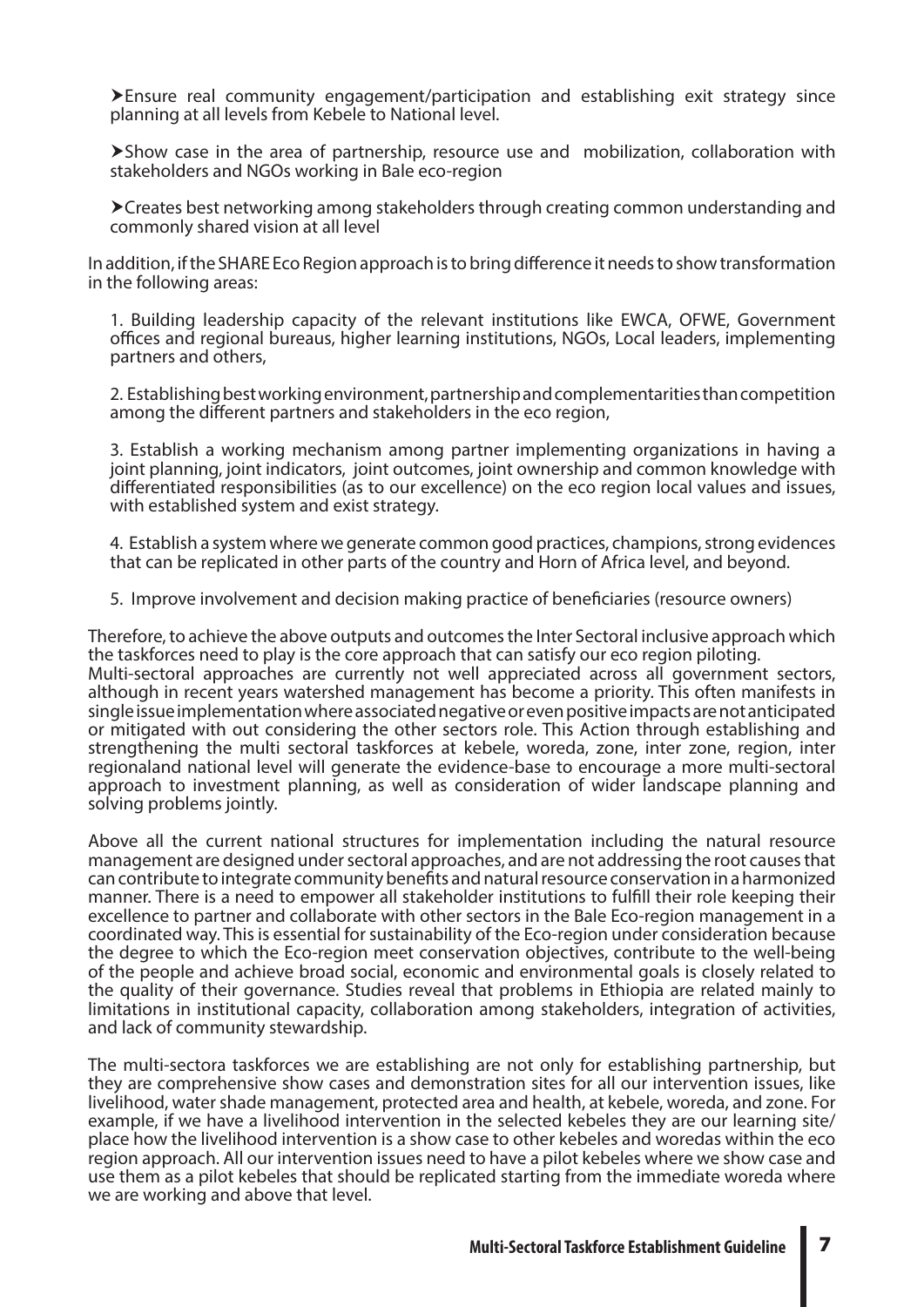In summary, this result will empower stakeholders at all levels with the vision and means for integrated BER management along with the legal and institutional framework and tools for natural resource management and protection and adopting a multi-sectoral approach that considers upstream-downstream in a sence that they are inter linked . Moreover, it will build or strengthen existing structures in government and partner development practitioners that provide a basis for engagement in an integrated approach to BER management. Finally, stakeholders across other relevant sectors will be able to understand the impact of their interventions on the environment and the knock-on impact on people's livelihoods and food security, and thus be able to implement in an inclusive and a more coordinated and environmentally friendly approach in the future.

This eco region inter sectoral process is therefore, intending to address these enormous gaps by building the capacity of stakeholders and creating collaboration and partnership among them for sustainable management of the Eco-Region through ensuring the establishment of functional multisectoral taskforces at all levels in a way they support and connect to each other.

### 4. Experience of PHE EC in Strategic Climate Institution Program (SCIP) Project

#### **Multi-sectoral Protected Areas Management Approach as a better Practice**

Protected Areas (PAs) are essential areas that have national and international significance to make safe local, national and global biodiversity. If well managed, PAs can sustainably provide ecosystem goods and services for the benefit of nature and humans alike. Most notably, they play an important role in preventing threatened or endangered species from becoming extinct. PAs also function as a natural safety net in the face of threats from climate change. For example, they can absorb carbon and mitigate climate change as well as provide quality habitats with high biodiversity that are less vulnerable to climate extremes. However, if these PAs are degraded or destroyed due to poor management they can contribute to or exacerbate climate change and environmental degradation.

Ethiopia has a number of designated PAs across the country. However, many of these PAs are currently under threat from anthropogenic pressure that has resulted in resource degradation and loss of biodiversity. The potential and size of these protected areas has been deteriorating overtime and the existing sector-based management regimes have been ineffective in ensuring sound ecosystem management and sustainable utilization of these natural resources. The factors causing poor management in Ethiopia's PAs include lack of involvement and collaboration among stakeholders, lack of integration of activities, and lack of community participation, which has cumulatively resulted in increased devastation and loss of biodiversity.

To address this issue a project entitled "Building Institutional Capacity and Participatory Leadership in Awash and Simien Mountains National Parks for Resilience, Mitigation and Adaptation to Climate Change (BICAS-RMACC)'' was developed and implemented under the framework of Strategic Climate Institutions Program (SCIP). It was developed and implemented by PHE EC and its partner organizations, Ethiopian Wildlife Conservation Authority, Frankfurt Zoological Society, and Wildlife for Sustainable Development.

The project aimed at improving park management and leadership capacity and developing appropriate climate change adaptation, mitigation, and resilience strategies in the Simien Mountains and Awash National Parks. It was developed in accordance with government strategies, communities' needs, and the international climate change agenda. An integrated participatory, multisectoral approach that involved all relevant stakeholders at different levels was used for the implementation of the project. This project involved a number of activities designed to raise awareness of environmental and climate change among all relevant stakeholders including the creation of partnerships and collaborative platforms, improving institutional leadership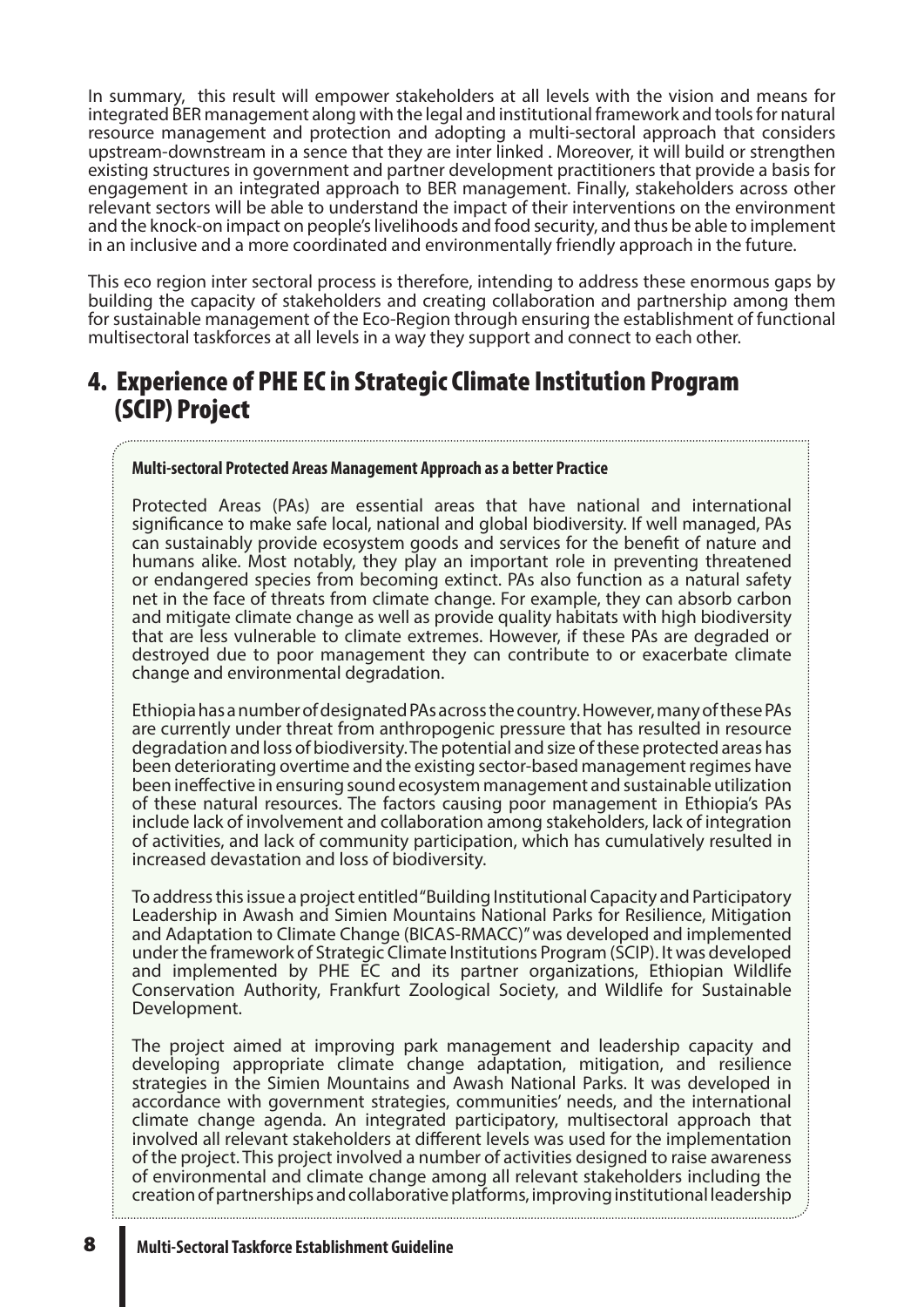capacity, building entrepreneurship capacity of women and youth, and documenting and disseminating updated information regarding the conservation status of the two parks.

#### **Project Rationale**

There is a huge capacity gap in park management and leadership in Ethiopia, and almost all PAs are experiencing heavy anthropogenic pressure from adjacent communities and climate change impacts. Acknowledging the ill-consequences of climate change and human impacts, the national government of Ethiopia has developed a Climate Resilient Green Economy strategy that aims to avert the business-as usual scenario and embark on a new era of concerted approaches to managing national parks and other categories of protected areas as well as ensuring climate change adaptation, mitigation and resilience in the long-term. However, despite issuing these development directions and strategies, the Ethiopian government currently has limited capacity to implement these strategies, and hence the participation of nongovernmental organizations in PAs management is an indispensable opportunity.

### **The Approach**

As mentioned earlier, PHEEC and its partner organizations implemented pilot project that established a new participatory park management regime in both Simien Mountains and Awash National Parks. The approach utilized of multi-sectoral involvement from the grassroots to the national level in order to address and manage the social, economic and environmental issues through active and sound participation of wider stakeholders. This approach provided a new insight into sustainable conservation practices through an integrated approach to reduce the pressure currently exerted on PAs and contribute to the country's sustainable development.

The pilot project brought together relevant stakeholders from local communities, government institutions, the private sector, and higher educational institutions in the form of taskforces to provide strategic direction and promote participatory leadership for PAs. Some of the achievements made as a result of the project included:

Improved leadership of the Ethiopian Wildlife Conservation Authority in integrated park management

Improved relationship between the park adjacent communities and park management regimes to ensure the integration of community benefits and conservation in a harmonized way.

 $\blacktriangleright$ Increased awareness in the wider community of conservation, environmental management and conflict management in the Pas.

Establishment of strong partnership and collaboration among stakeholders.

Greater sense of ownership of PAs and participation of the local communities.

#### **Lessons Learnt from the Project**

This project attempted to introduce new approach to protected areas management in Ethiopia. As such, the following lessons have been learnt from this project:

Conducting a detailed stakeholder analysis provided an important entry point and foundation for the establishment of multi-stakeholder taskforces.

Formation of multi-sectoral taskforces at various levels as an effective mechanism for the management of PAs and harmonization of sectoral and community interests.

Formation of Park-woreda level taskforces has been a success servings as a platform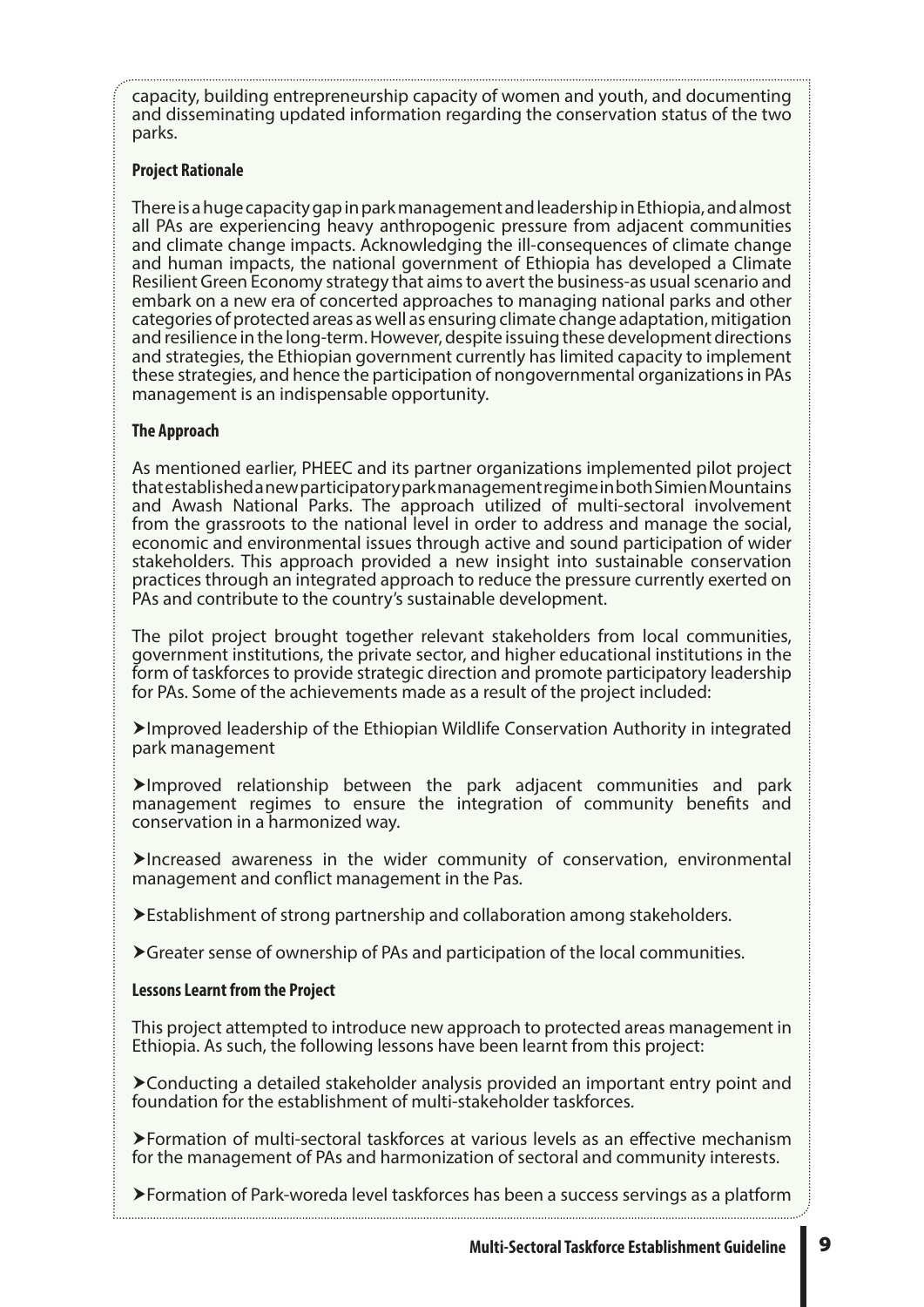for addressing issues related to the parks and park adjacent communities in a participatory way.

Conducting a climate change knowledge gap assessment and offering training based on the identified gaps have created awareness across the different stakeholders regarding environment and climate change from which a common understanding and consensus have been developed.

The community-based conflict resolution mechanisms developed are crucial in reducing park-community conflicts, and communities are now playing the leading role of protecting parks from intruders, illegal settlers, illegal grazing and charcoal production activities.

Entrepreneurship capacity building activities for women and youth groups have been important for providing alternative livelihood options for park-adjacent communities.

#### **Conclusion and Launch of Consolidation Phase**

The project was successful in laying a basic foundation for stakeholders 'partnership and collaboration and created a conducive platform for future protected areas management activities. The project activities aimed at building park management and leadership capacity have been effective and have started demonstrating changes, although still there remains more work to build the capacity of park level practitioners and higher level leaders.

Overall, the project has been successful and the formation of protected areas management taskforces provides a new model for effective management of PAs in Ethiopia that should be replicated within other PAs of the country where similar problems persist. Further information can be found at www.phe-ethiopia.org/aboutus/ Projects.html.

4

### **5. Objectives of the Taskforces**

The established task forces at different levels are primarily to support project implementation and progress and act as a centre point for co-ordination of actions, information exchange, knowledge sharing and interaction to complement with other development partners operating within the eco-region. This gathering will also take ownership of the information emerging on eco-regional interdependencies and multi-sectoral coordinations, and champions on the integration of lessons and best practice into the CRGE, new PSNP/HABP and SLMP, as well as the GTP. Finally, these taskforces will be the major focus and showcase of policy influence efforts on 'whole of eco-region' approach and able to attaining improved community livelihood and biodiversity conservation and harmonization through eco-regional and multi-sectorial approach.

### **6. Structure of Multi-Sectoral Taskforces**

The structure of the multi-sectoral taskforce will encompass kebele, woreda, zone, inter-zone, region, inter-region and national levels. The kebele level taskforce will be established in all kebeles with multiple interventions but for kebeles with single intervention, if that intervention type is not addressed by other kebeles with multiple intervention we have to establish taskforces for that kebele however kebles are with single intervention to ensure representativeness of the established taskforces with type of interventions. The woreda level should be in all project intervention woredas and, the zonal level should be established in both zones namely: Bale and West Arsi (4 woredas in the eco-region and one pilot intervention woreda are with in Arsi zone), as

**<sup>4.</sup>** PHE EC Newsletter, 9th Edition, Jan-Dec, 2014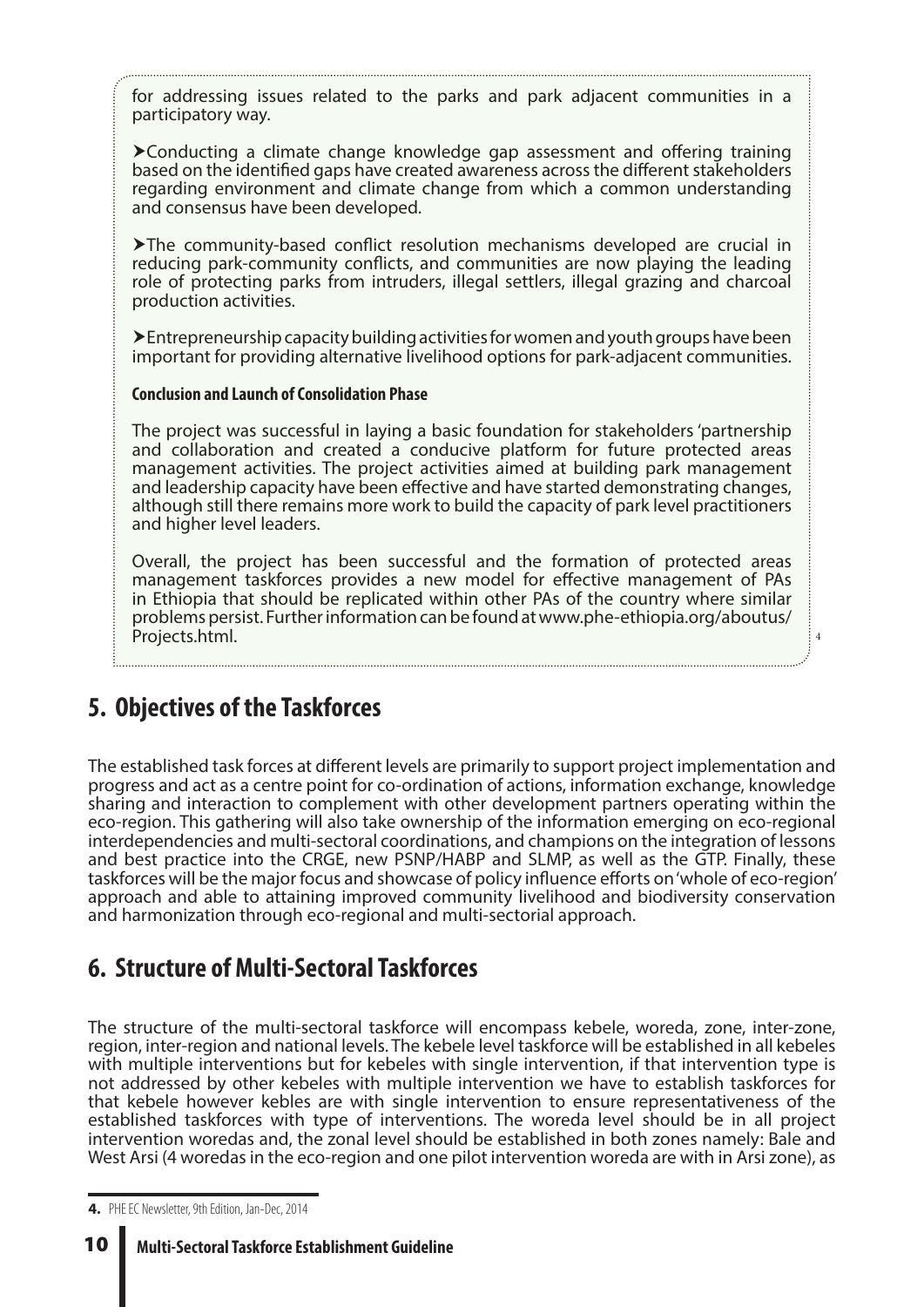a result we will have also one inter-zonal (Bale-Arsi) so that the eco-region can be inclusive. With regard to the regional and national level taskforces, wildlife and protected area related regional and national task forces that have been established through SCIP project in 2014 need only to be strengthened by incorporating the eco-regional stakeholders. In all the structures the role of SHARE BER partners will be facilitatation and supporting the process with clear exit strategy that contribute to sustainable development can happen with the ownership and active participation of only the public and the local government .

| <b>SN</b>      | <b>Taskforces</b>    | <b>Number of</b><br>taskforces | <b>Proposed</b><br>taskforces<br>member | <b>Total proposed</b><br>member of the Remarks<br>taskforces |  |
|----------------|----------------------|--------------------------------|-----------------------------------------|--------------------------------------------------------------|--|
|                | Kebele level         | <b>TRD</b>                     | 15                                      | TRD                                                          |  |
| $\overline{2}$ | Woreda level         | 7-9                            | 50                                      | 450                                                          |  |
| 3              | Zonal level          | $\mathcal{P}$                  | 75                                      | 150                                                          |  |
| 4              | Inter-zonal level    | $\overline{1}$                 | 30                                      | 30                                                           |  |
| 5              | Regional level       |                                | 100                                     | 100                                                          |  |
| 6              | Inter-regional       |                                | 30                                      | 30                                                           |  |
| 7              | <b>Federal Level</b> |                                | 100                                     | 100                                                          |  |
|                | Total                |                                |                                         | 1490                                                         |  |

#### **Table 1: Proposed members number of the taskforce at different level**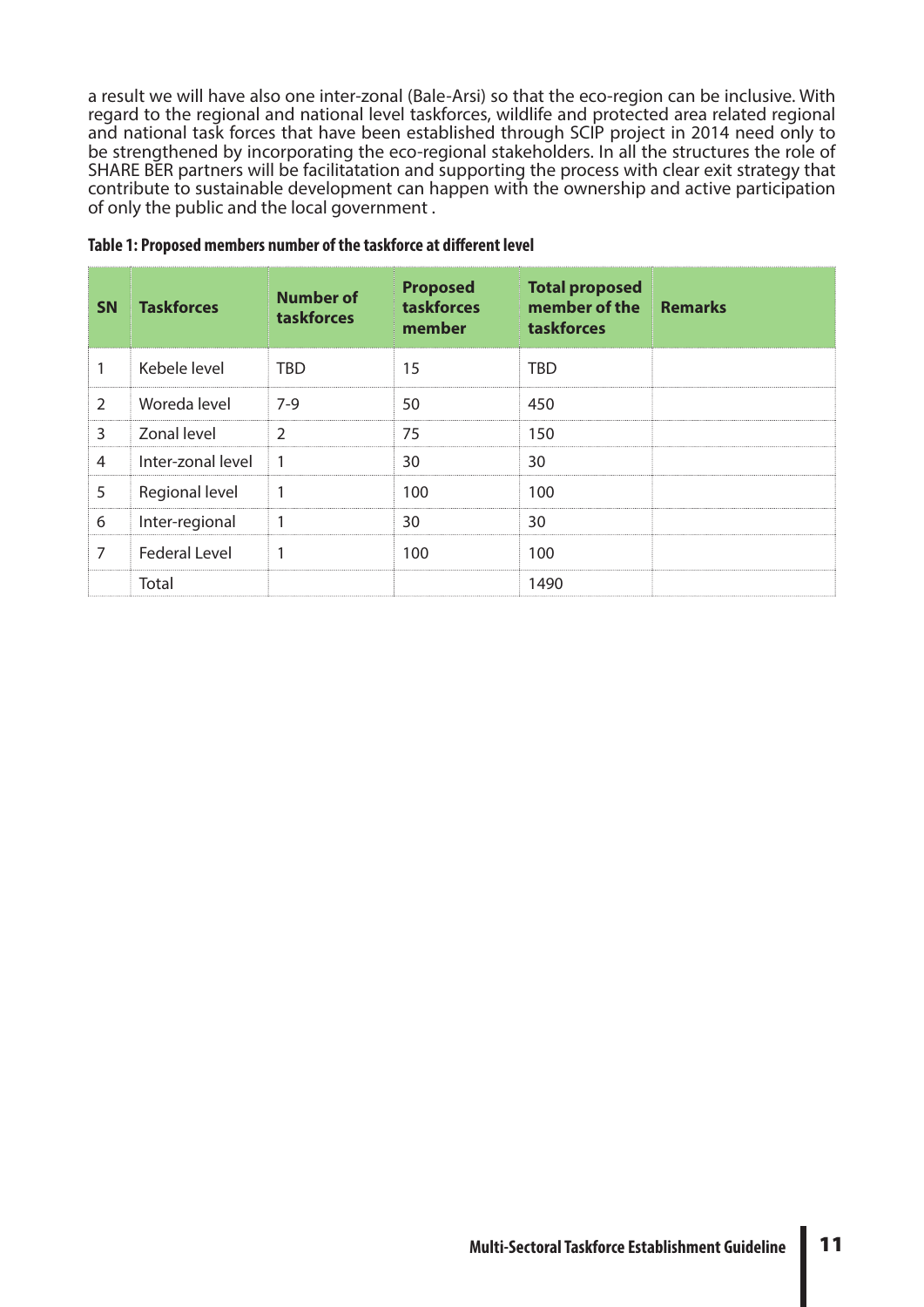**Figure 1. Proposed communication/ engagement channels of SHARE BER project with government at various levels**



Each of these structures will be designed and run in such a way that learning will be able to flow from kebele level (most notably from impact data, as well as tangible lessons with implementing pilots), and will be able to inform key decisions around land use planning at levels of government above that (Figure 1 above). The communication channels between the different levels will be a critical success factor of the project, especially Expected result 5 (ER5).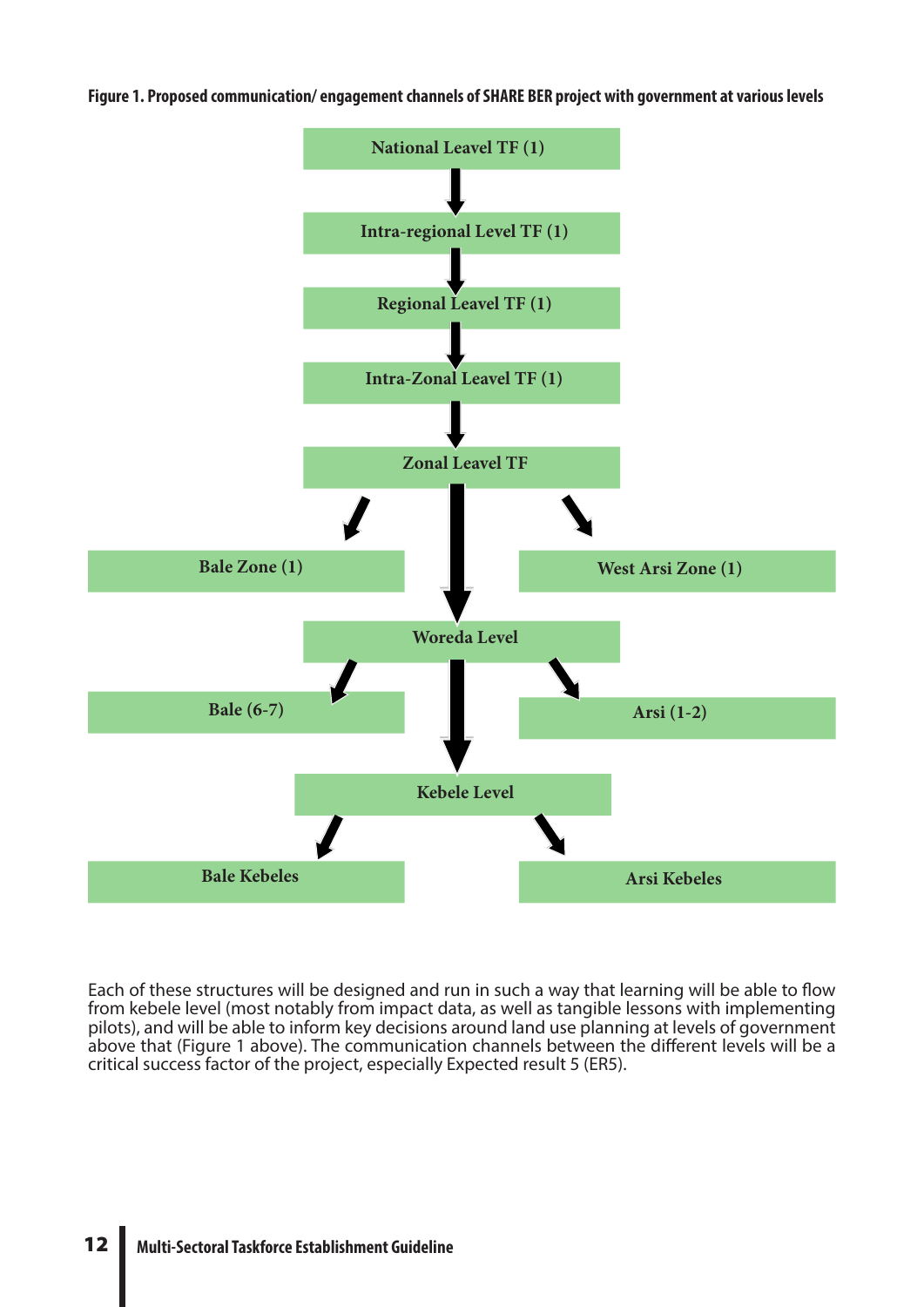### **7. Composition and Responsibilities of Multi-Sectoral Taskforces**

#### **Engage potential partners**

The identification of and engagement with individuals and organizations that have a stake in the issue at hand to address their suitability for and interest in a cross-sector partnership

#### **Why it matters:**

Stakeholder mapping and engagement allows would-be collaborators to learn about existing networks and efforts that are tackling the same issue, as well as those that may be impacted by partners' efforts, and to align potential partners' interests and resources to more effectively reach the desired outcomes.

#### **What criteria should individuals consider in selecting a potential partner?**

Selecting appropriate partners is crucial to ensuring that the collaboration has adequate influence and resources to meet its goals. Leaders are best equipped to select suitable partners when they have a comprehensive understanding of the individuals and organizations – working in isolation or together – that are addressing issues related to the problem the collaboration will aim to solve. If leaders overlook important potential partners, they may encounter external resistance to their efforts during implementation or find it hard to achieve impact at the desired scale because of a lack of support or buy-in from key stakeholders. To avoid these pitfalls, leaders can review publicly available information such as annual reports and websites to gauge potential partners' capacity to disseminate information; relationships with funders, government officials, or community groups; and memberships in coalitions or associations that could be leveraged in service of the collaboration's goals. Those hoping to partner with others may also develop a network map to trace the degree of financial and nonfinancial influence a potential partner may have, as well as the strength of relationships between actors, organizations, and institutions within a network. Lastly, individuals may arrange for exploratory conversations with potential partners to gauge interest in collaborating across sectors and to convey the benefits of sharing ownership of a solution to a complex problem (The inter-sector Toolkit).

The composition of multi-sectoral taskforces at different levels will be identified by conducting stakeholder analysis which help to identify the relevant group of stakeholders from government agencies, civil society organizations, private sectors organizations, academic institutions, community associations and/or cooperatives and community members and depict the clear picture of the stakeholders and show strategic directions how they influence the management of the Eco-Region approach.

#### **7.1. Kebele level**

If the targeted kebele is a livelihood intervention kebele, kebele level government administrations or relevant offices, Development Agents (DAs), Health Extension Workers (HEW), schools, different cooperatives, development parteners and associations in the kebele, religious and community leaders and others which are relevant and able to contribute to the livelihood approach to be initiated, will be drawn and start discussion/meeting from planning stage. Therefore, without having those stakeholders, it would be improbable to achieve what is planned, and needed to have the exit strategy starting the design of the intervention, how the owners of the expected development can actively engage in the process, which is also where the project initiate the bottom-up approach and ownership of the grass root communities.

 $\frac{1}{2}$  5

**<sup>5.</sup>** the intra-sector toolkit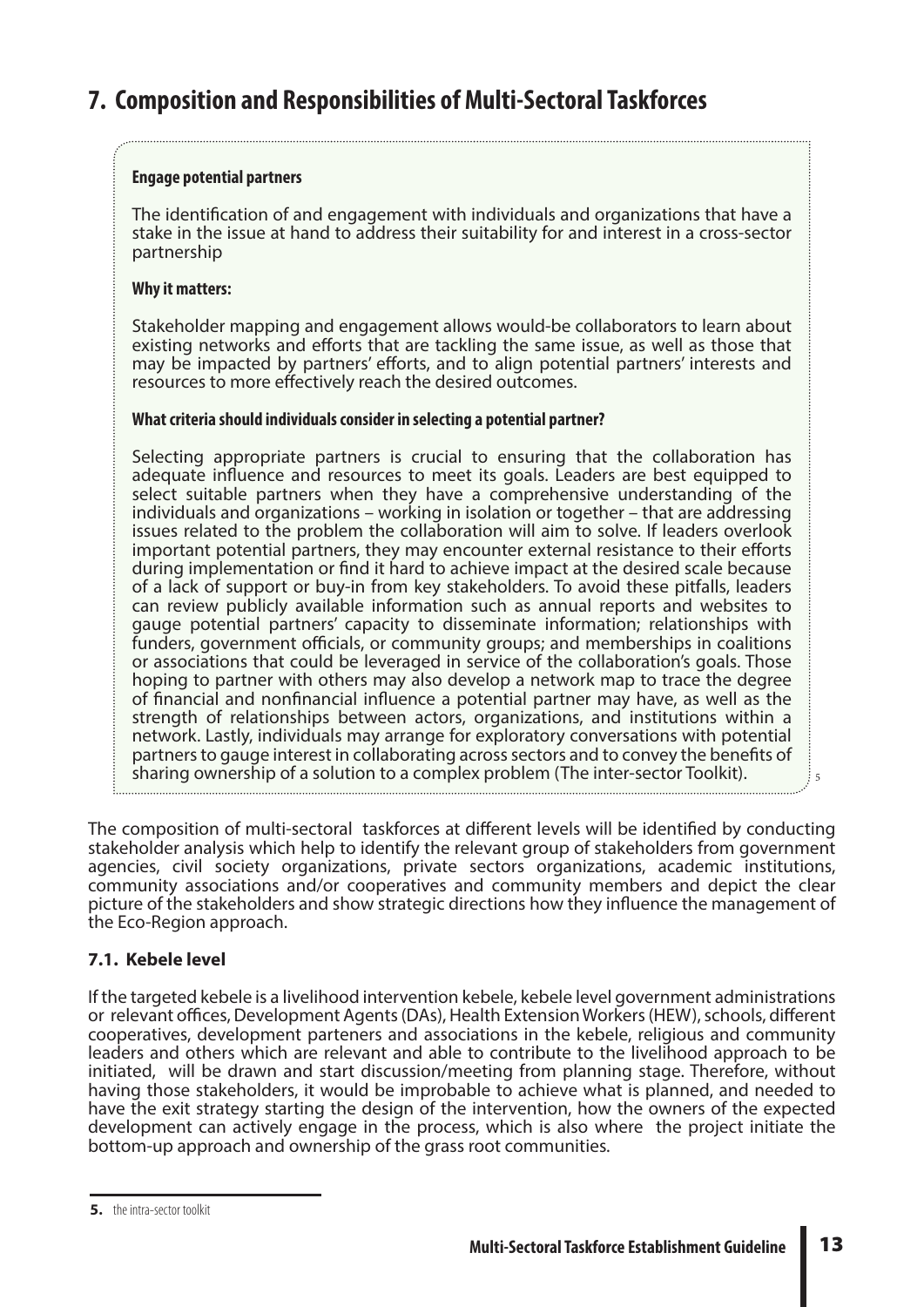Participation of government staff is key to the design and effective implementation of the action and will both increase their capacity and support them to fulfill their remits. The partners have already established close working/collaboration relationships with these government actors. If the kebele is targeted for livelihood intervention, the discussion focuses on livelihood and also incorporates all other activities such as NRM, water, health, protected area and others because they contribute for the success of the livelihood intervention inclusively, and if it is watershed intervention similar process will be followed. The kebele level taskforces shall have the following responsibilities:

They jointly elect their chair, vice chair and their secretary

They will develop a one year plan and monthly plan and evaluate their accomplishment at the end of each month

They jointly identify kebele level good practices, champions, and challenges and suggest solutions in a way the kebele becomes a knowledge-sharing hub at the lower grass root level

▶ Report to woreda level taskforce every month

They present on the process and approach at woreda level taskforce through the represented leaders every quarter in a way the knowledge is shared to all participants of the woreda taskforce including the non-pilot kebeles in the woreda

The kebele level taskforce will be where the government plan will be integrated with other stakeholders plan including the SHARE BER intervention. The plans will be harmonized and complement each other from planning to implementation level with clear exit strategy how the existing government and the public ownership will be realized and established

**≻Others if any** 

#### **7.2. Woreda level**

Each woreda level taskforce encompasses around 50 representatives from different sector offices of the woreda, NGOs working in the woreda, private sector (if they have investment), representatives from all kebeles, and other relevant stakeholders. Non-intervention kebeles represented by their leaders or kebele chair, but the pilot learning kebeles will be represented by three people.

The eco-region approach is piloting and investing only on limited kebeles/pilot kebeles but the learning will be shared through the woreda taskforces to all kebeles (as the other kebeles will also attend in the woreda taskforce) and this is the only mechanism of knowledge sharing to replicate the approach to non-intervention kebele and starting at this stage the knowledge sharing will start through the pilot kebele administrations report.

The woreda taskforce will also elect its chair , vice chair and secretary with similar intervention approach as indicated above under the kebele level taskforce. The woreda level taskforces shall have the following responsibilities:

- Develop joint plan every three months
- Evaluate joint three months report and identify challenges, good practices and champions
- Report to zonal level taskforce every quarter

Represent the woreda in the respective bi-annual zonal level taskforce meetings and share their experiences

▶ Others if any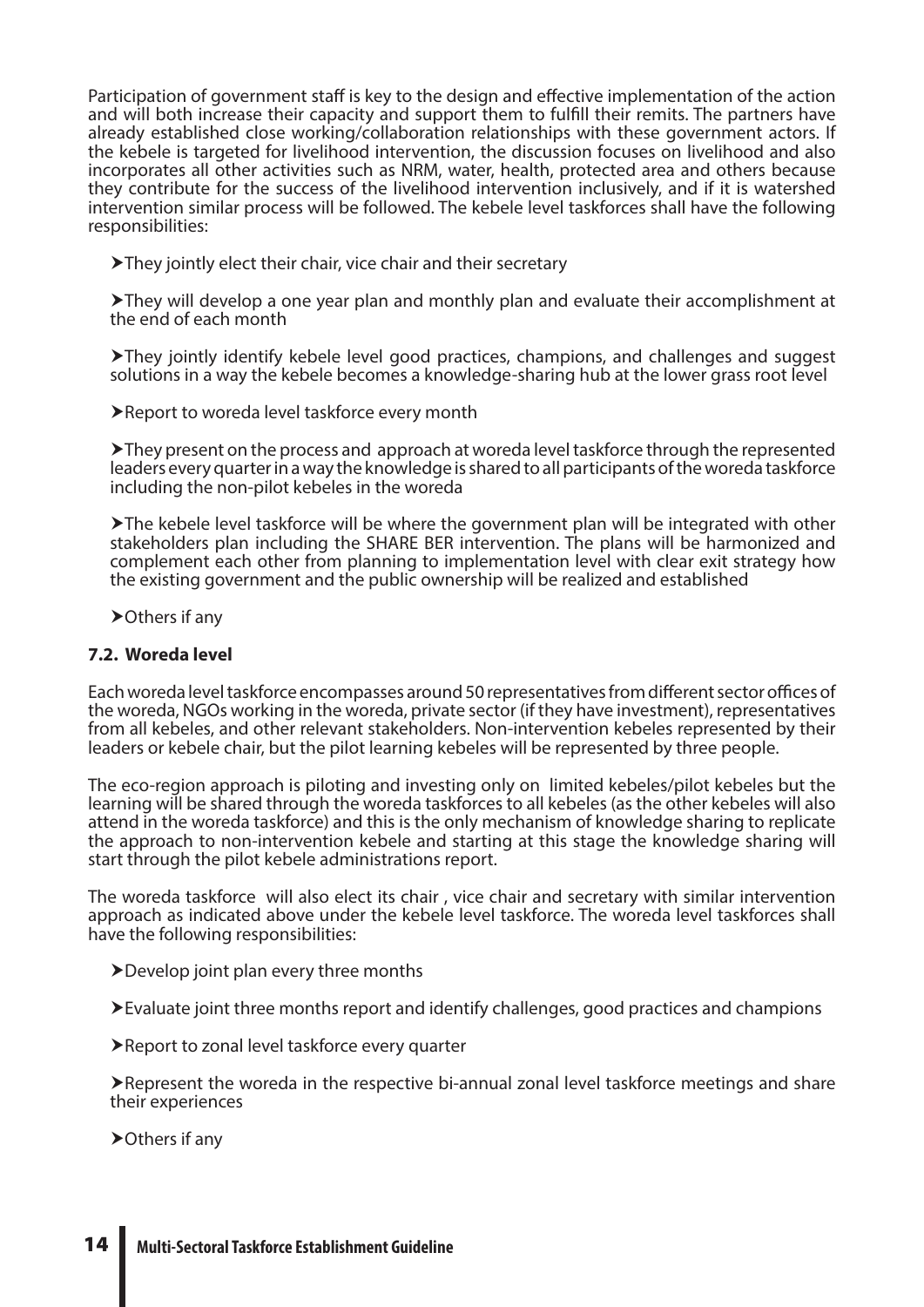#### **7.3. Zonal level**

At zonal level, two zonal taskforce will be established at Arsi and Bale zone. The reason we are having two zonal taskforces is that we have four woredas from the 16 eco-region woredas of which one is the learning pilot woreda for Arsi zone and under Bale zone we have the remaining 12 woredas out of 16 eco-region woredas where eight of them (including the community hunting areas) are the learning pilot woreda/sites. The composition of members of the zonal taskforces will be from zonal sector offices, NGOs working in the zones, private investor representatives, zonal level cooperatives/associations, universities or branches, representatives from pilot and non- pilot woredas and others with around 75 participants in each. The zonal level taskforces shall have the following responsibilities:

Prepare joint bi-annual plan

Evaluate joint bi-annual report and identify challenges, good practices and champions at zonal level

Report to inter-zonal level taskforce every six months

Represent on the inter-zonal bi-annual meeting and share their experiences and challenges concerning the eco-region with 15 participants from each

▶ Others if any

#### **7.4. Inter zonal (Bale and Arsi) level**

For the eco-region comprehensive approach that covers the sixteen woredas, the inter-zonal coordination is very necessary. It will have 30 participants represented from Arsi and Bale zonal taskforces. It will address common agendas and concerns related to the eco-region bi-annually basing the report from the two zones and this inter-zonal level taskforce is the highest eco-region taskforce. The project expects the successful coordination and mobilization at eco-region level will be met by this inter-zonal taskforce. This taskforce will report to the regional wildlife and protected area taskforce bi-annually and will represent in the regional taskforce with ten representatives (five from each zone). Chairing will be on rotational bases every six months by the two zones. The inter-zonal level taskforces shall have the following responsibilities:

Prepare joint bi-annual eco-region plan

Evaluate joint bi-annual eco-region report and identify challenges, good practices and champions at eco-region level

Report to regional level taskforce every six months

Represent to the regional bi-annual meeting and share their experiences and challenges concerning the eco-region with 10 participants

▶ Others if any

#### **7.5. Regional (Oromia) level**

The Oromia regional wildlife and protected area taskforce, which incorporates all concerned sector bureaus of Ormoia to wildlife conservation areas designated in the region. It was initiated and established in 2013 by Awash SCIP project being facilitated by Wildlife for Sustainable Development (WSD) and PHE EC, and will serve as regional taskforce by incorporating the ecoregional stakeholders and values. It is structurally chaired by the vice president of the region and while the vice chairing and secretary role is shouldered by regional bureaus of OFWE and Culture and Tourism respectively.

The composition of members include: Regional President Office (Chair), Ethiopian Wildlife Conservation Authority (regional level representative) - V/Chair, Regional Culture and Tourism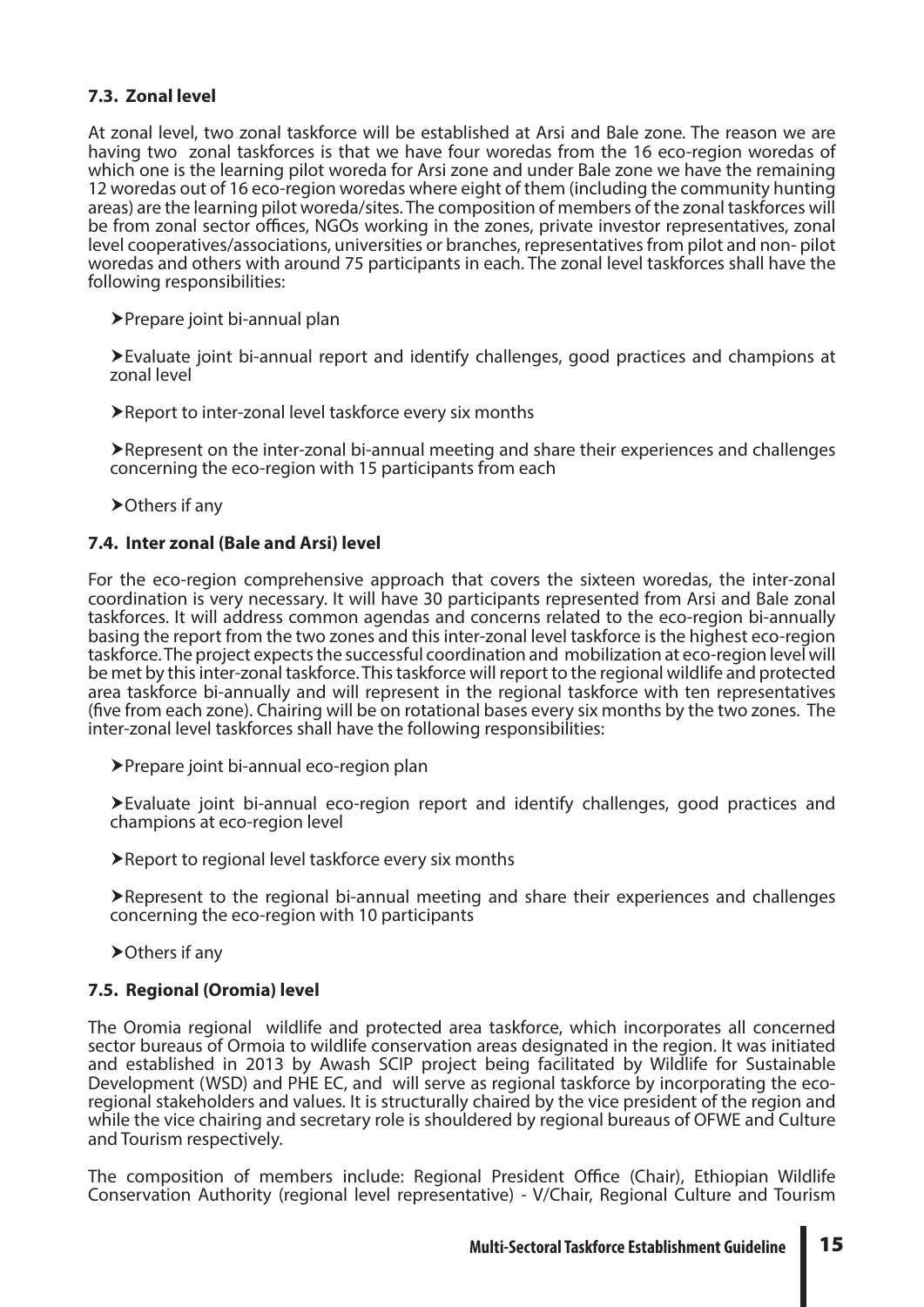Bureau (Secretariat), Regional Environmental Protection authority bureau, Regional Women, Children and youth Affairs bureau, Regional Education bureau, Regional Agricultural Development bureau, Medias, Regional Health bureas, Universities including Adama University and Semera University, Regional Police Commission Offices, Oromia National Regional State Forestry and Wildlife Enterprise, Regional Government Administration and Security Offices, Regional Water and Energy Bureau, PHE Ethiopia Consortium, Wildlife for Sustainable Development, Charities and Societies Organizations working in the region**<sup>6</sup>** .

The regional level taskforces shall have the following responsibilities:

Prepare regional bi-annual plan

Evaluate regional bi-annual report and identify challenges, good practices and champions on protected areas including eco-region level with in Oromia Region.

Report to national level taskforce every six months and eco-region level to inter-regional taskforce

Represent to the inter-regional eco-region and national bi-annual meeting and share their experiences and challenges concerning the protected area and eco-region.

▶ Others if any

#### **7.6. Inter-regional (Oromia and Somali regions) level**

As the eco-region incorporates Somalia region it is very important to have intra-regional taskforce mainly that deals on the hydrological linkage, research, livestock related issues. The task force members will be equally drawn from the two regions' relevant offices. The core members will be Head of Bureau of Agriculture (co-chairs/alternatively), Head of Bureau of water and Energy, heads of Bureau of land and environmental protection (members), head of Pastoralist development commission, Universities and NGOs working in both regions and others. However, the number and representative Bureaus, mainly in Somalia region will be identified in the process and on the Oromia side the regional taskforce will fill in and be part of the intra-regional taskforce based on the required work and contributions. In addition, as cross-regional boundary resource management has not been well addressed so far, as a result, through this project we will pilot the inter-linkage and how and why this is needed and how effectively such practice can be catalyzed through the intra-sectoral taskforces.

#### **7.7. National level**

The national wildlife and protected area taskforce, was initiated and established in 2014 through SCIP project by EWCA in partnership with PHE EC which will serve as national taskforce by incorporating the eco-regional stakeholders and values (for detail please visit www.phe-ethiopia. org/resourcespublications/pdf-proceedings.pdf). It is structurally chaired by the MoCT and while the secretarial role is played by EWCA. The vice chair will be elected in the next national taskforce meeting. Including the establishment workshop, the national level taskforce conducted three meetings.

The national level taskforce is responsible at the national level for the enabling policy and regulatory environment in support of a holistic eco-regional management approach. The constraint that this will address at national level is as follows. Cross-sectoral integrated action has always been challenging in Ethiopia, and by establishing taskforce composing of representatives of different line ministries and by developing their capacity on integrated landscape interventions they can be used as catalysers of such practices in the field.

The national level taskforce is composed of Ministry of Culture and Tourism (Chair), Ethiopian Wildlife Conservation Authority (Secretary), House of Peoples' Representatives (HPR) Standing Committee for Culture and Tourism, HPR Standing Committee for Natural Resources and Environmental

**<sup>6.</sup>** Project Brief of Strategic Climate Institution Program (SCIP), Awash National Park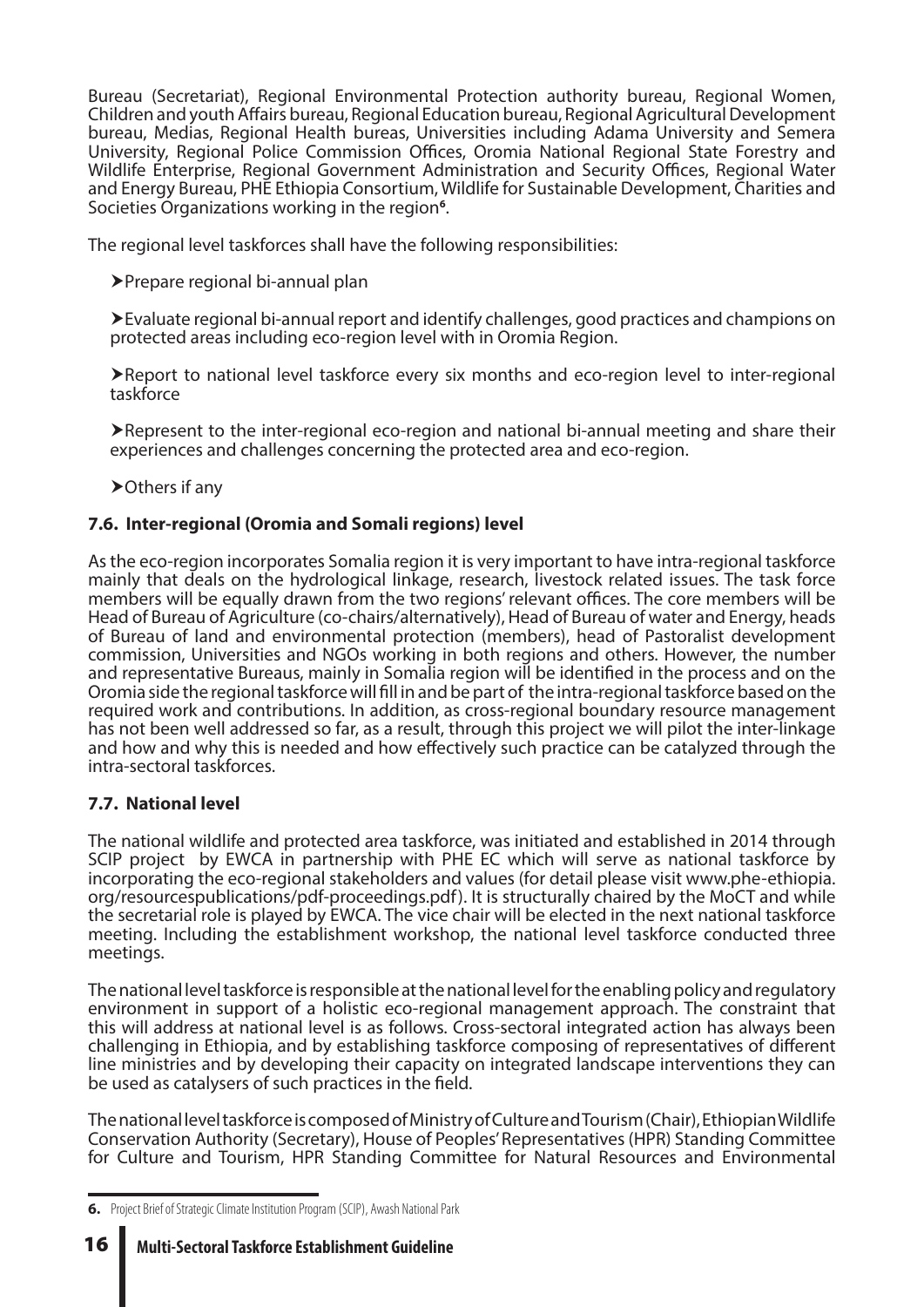Protection, Ministry of Finance and Economic Development, Ministry of Environment and Forest, Ministry of Justice, Ethiopian Institute of Biodiversity, Ministry of Agriculture, National Planning Commission, Ministry of Education, Ministry of Health, Ministry of Foreign Affairs, Ministry of Social Affairs, Ministry of Federal Affairs; Ministry of Women, Youth and Children; Ministry of Industry, Ministry of water, Irrigation and Energy; Ministry of Science and Technology, Federal Police Commission, Ethiopian Revenue and Customs Authority, National Central Bureau-Ethiopia (INTERPOL), Regional Bureaus of Culture and Tourism (11+), Oromia National Regional State Forestry and Wildlife Enterprise, Afar NRS Bureau of Pastoralist and Rural Agriculture Development, Ethiopian Sugar Corporation, Ethiopian Road Authority, Ethiopian Tourism organization, Ethiopian Airlines, Ethiopian Science Academy, Ethiopian Investment Authority, Ethiopian Agricultural Investment and Land Administration Agency, Ethiopian Railways Corporation, and Members of the Wildlife Partnership Forum**<sup>7</sup>** .

The National Taskforce shall have the following responsibilities:

Provide support for cross-sectoral actions and activities of the project through regular field visits, participating in stakeholder meetings to be organized as well as in policy dialogue on how to mainstream integrated and cross-sectoral development intervention as future policy direction.

Plays an advisory role, provide necessary guidance to the regional level taskforces and takes required decisions pertinent to the improvement of the holistic protected areas management, in addition to eco-regional management approach, landscape and other forest related issues.

Takes timely and appropriate corrective measures upon receiving reports on any violations of conservation and management rules,

Monitors the effectiveness of the regional level taskforces at implementing proposed action plans,

Evaluates the work progress of the regional level taskforces,

Provides feedback on regular reports that it receives from the regional taskforces,

As deemed necessary, scrutinizes and approves recommendations given by the other taskforces pertinent to the better management of protected areas in addition to eco-region, landscape, forest related and others.

Plays roles in mobilizing technical and financial resources necessary for effective eco-regional management including parks,

Shall be involved in any other activities necessary for the proper management and development of protected areas, wildlife resources, eco-region, and related issues.

### **8. Role of Implementing Partners**

At all level, the implementing partner's role will be only the facilitation or advisory role, which ensures the exit strategy and contribute for sustainability. For example at kebele and woreda level all implementing partners play the facilitation role and coordination role based on the area they intervene. At zonal level that means in Bale and West Arsi, SOS Sahel and FZS play its role respectively with the support of Farm Africa and PHE EC. At inter-zonal, regional, inter regional both PHE EC and Farm Africa play the role of facilitation, advisory and financial support. At national level PHE EC is responsible. If it is a livelihood area SOS Sahele/Farm Africa/FZS will facilitate and be responsible for the support needed.

**<sup>7.</sup>** Proceedings of the national taskforce Formation Conference on Protected Areas and Wildlife Management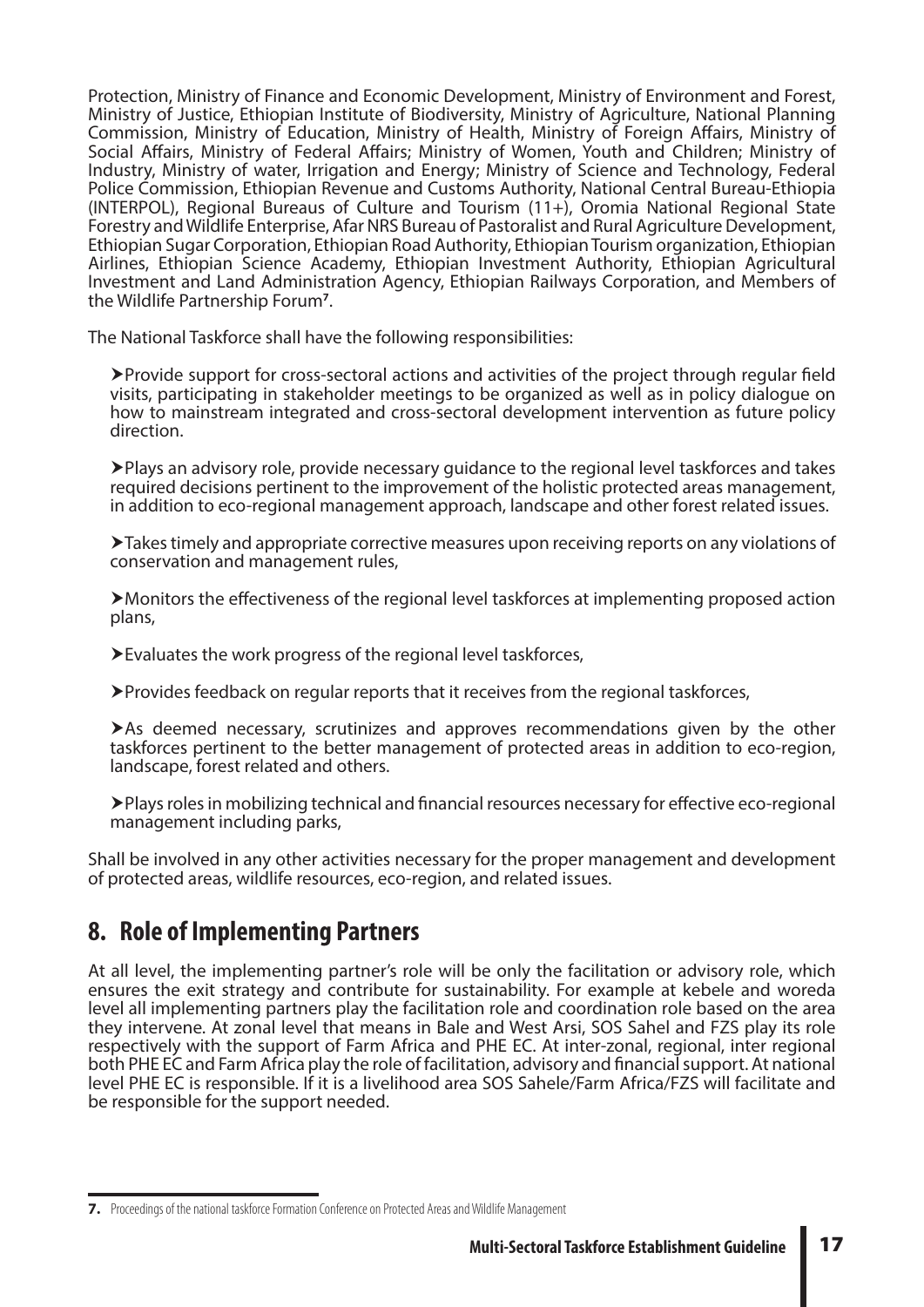### **9. Chair, Vice Chair and Secretary of the Taskforces**

The chair and vice chair and secretary of the established taskforces will be determined by the intervention nature and they will be elected by the first meeting of the taskforces. At kebele level taskforces, it is assumed that the chair will be the kebele chairperson and the vice chair will be responsible sector for agriculture. If the intervention pilot kebele is livelihood related and if it is protected area intervention the natural resource sector will be responsible. The secretary will be OFWE for Participatory Forest and Range Land Management related intervention areas and in protected areas, the park management will take the position.

At the level of woreda and zone, the chair will be administration and based on the nature of the intervention vice chair and secretary will be assigned.

The taskforce at inter zonal level should be chaired by Bale/Arsi zone administration (interchangeably every six months) and vice chair and secretary should be Bale/Arsi zone Agriculture and Rural Development Office (ARDO) and Bale/Arsi zone NRM department, respectively.

The regional level taskforce will be chaired by the vice president of the region and the regional bureaus of Culture and Tourism and OFWE/EWCA serve as secretary and vice chair respectively.

The inter-regional taskforce will be chaired by regions vice president interchangeably, co-chairs and secretary will be both regions co-chair and secretary interchangeably.

The national level taskforce will be chaired by MoCT. Ministry of Environment and Forest (MEF) and EWCA are playing a co-chair and secretariat function respectively.

|     | <b>SN</b> Intervention type                        | <b>Chair</b>       | <b>Vice chair</b> | <b>Secretary</b>                |
|-----|----------------------------------------------------|--------------------|-------------------|---------------------------------|
| 1   | Livelihood                                         |                    |                   |                                 |
| 1.1 | Crop production                                    | Kebele<br>Chairman |                   | DA (Crop production/protection) |
| 1.2 | Livestock                                          | Kebele<br>Chairman |                   | DA (Animal husbandry)           |
| 1.3 | PFM/PRM/REDD+                                      | Kebele<br>Chairman |                   | DA (NRM)                        |
| 1.4 | Watershed management                               | Kebele<br>Chairman | DA (NRM)          | DA (NRM)                        |
| 1.5 | Protected areas/<br><b>Community Hunting Areas</b> | Kebele<br>Chairman | DA (NRM)          | Park management                 |

**Table 3: Chair/vice chair and secretary of kebele level taskforces**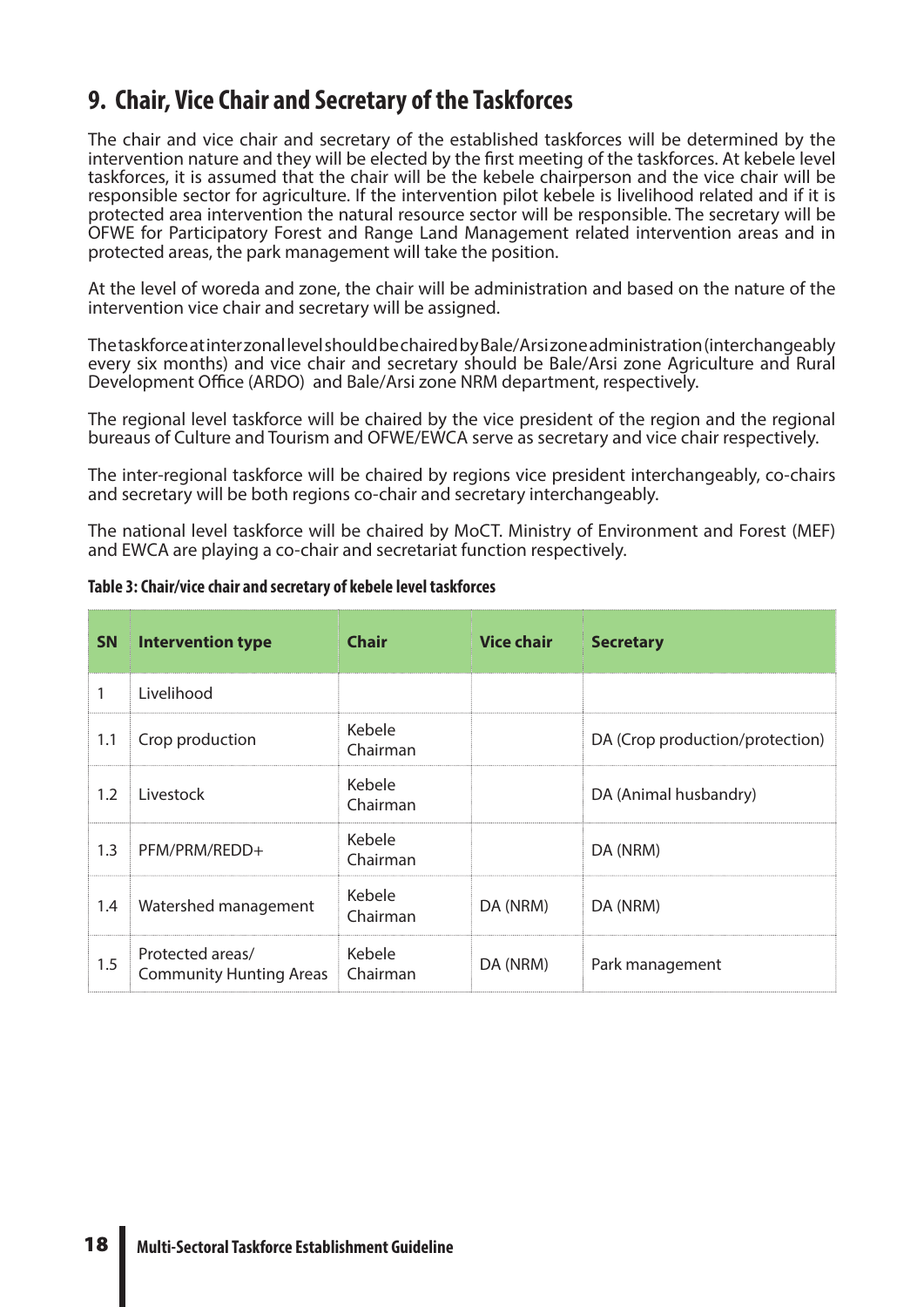#### **Table 4: Chair, vice chair and secretary of woreda level taskforces**

|     | <b>SN</b> Intervention type | <b>Chair</b>          | <b>Vice chair</b>          | <b>Secretary</b> |
|-----|-----------------------------|-----------------------|----------------------------|------------------|
|     | Livelihood                  |                       |                            |                  |
| 1.1 | Crop production             | Woreda Administration | Agricultural office        |                  |
| 1.2 | Livestock                   | Woreda Administration | Agricultural office        |                  |
| 1.3 | PFM/PRM                     | Woreda Administration | Agricultural office   OFWE |                  |
| 1.4 | Watershed management        | Woreda Administration | Agricultural office        | <b>OFWE</b>      |
| 1.5 | Protected areas/ CHA        | Woreda Administration | Agricultural office        | <b>EWCA</b>      |

#### **Table 5: Chair, vice chair and secretary of zonal, inter zonal, regional and national level taskforces**

| <b>SN</b>      | <b>Taskforces</b>    | Chair                                                                      | <b>Vice chair</b>                             | <b>Secretary</b>                                 |
|----------------|----------------------|----------------------------------------------------------------------------|-----------------------------------------------|--------------------------------------------------|
|                | Zonal level          | <b>Zonal Administration</b>                                                | Zonal ARD office                              | <b>Zonal NRM</b>                                 |
| $\overline{2}$ | Inter-zonal level    | Bale/Arsi zone administration<br>(interchangeably every six<br>months)     | Bale/Arsi zone ARD<br>office                  | Bale/Arsi zone<br>NRM department                 |
| 3              | Regional level       | Vice President of Oromia<br>regional state (regional<br>president offices) | <b>EWCA</b>                                   | <b>Regional Culture</b><br>and Tourism<br>Bureau |
| 4              | Inter-regional level | vice president of the Regions<br>interchangeably                           | Both regions<br>vice chair<br>interchangeably | Both regions<br>secretary<br>interchangeably     |
| 5              | National level       | MoCT                                                                       | <b>MEF</b>                                    | <b>EWCA</b>                                      |

### **10. Meetings Frequency & Reporting Mechanism**

#### **10.1. Meeting frequency**

The kebele and woreda level taskforces meet on monthly and quarterly basis, respectively, whereas the remaining zonal, intra-zonal, regional and national level taskforces meet bi-annually. Extra ordinary meeting can be called by the chairperson for urgent issues and prior to a meeting, the secretary compiles agenda and calls the meeting allowing sufficient time.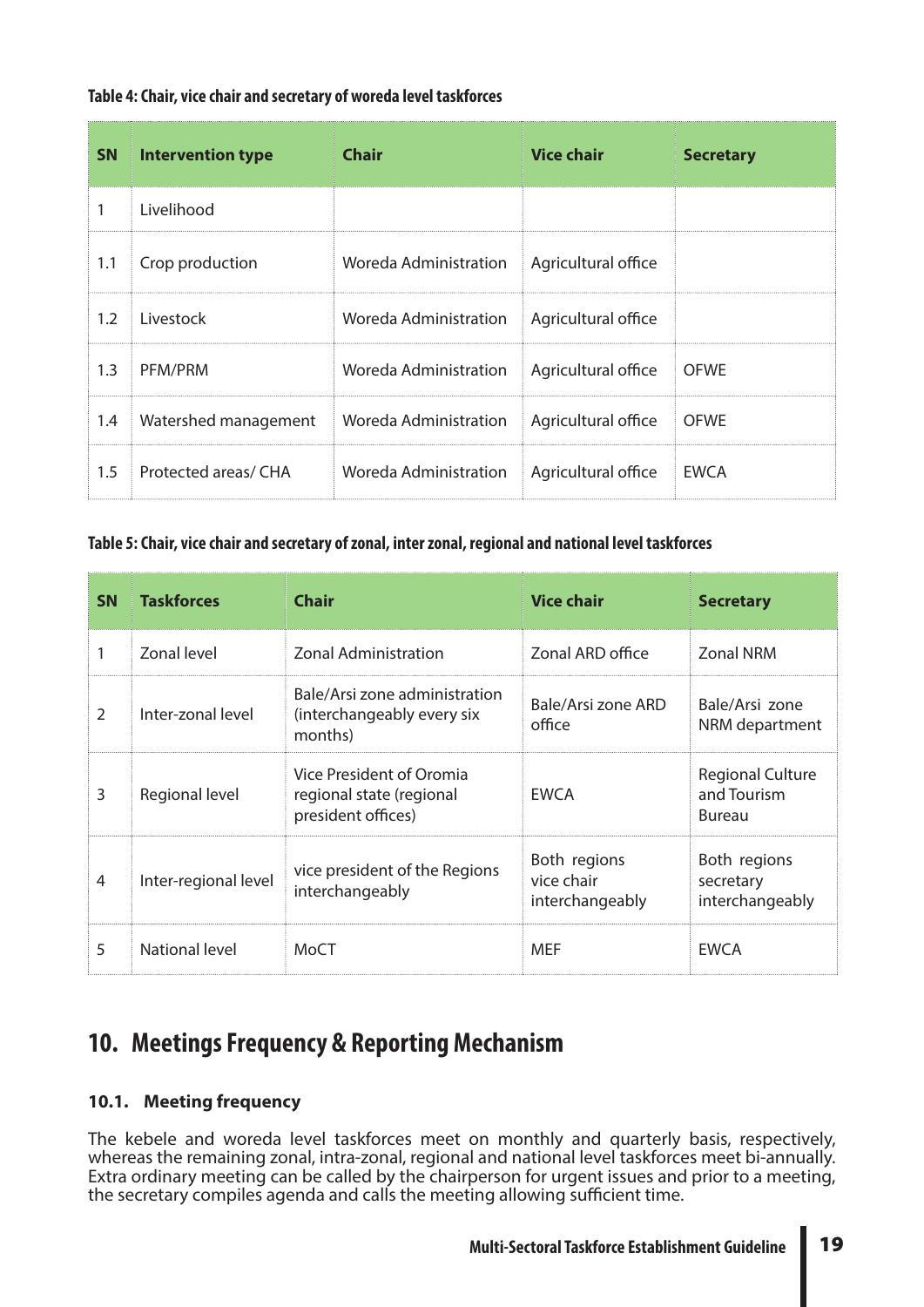#### **10.2. Reporting mechanism**

Regarding the reporting mechanism, large note book will be provided for each kebele, woreda and zonal level taskforces and register what they discussed during the meeting and next period plan. The kebele level taskforce reports to woreda with in three days and circulates the agreed activity plan within two days to all members of the taskforce, and the woreda level reports to zonal level taskforces every quarter and the zonal, intra zonal and regional level task forces report to intra zonal, regional and national level taskforces, respectively.

| <b>SN</b>      | <b>Taskforces</b>           | <b>Meeting</b><br>schedule | <b>Remarks</b>                                                           |
|----------------|-----------------------------|----------------------------|--------------------------------------------------------------------------|
|                | Kebele level taskforce      | Monthly                    | Report to woreda taskforce within 3 days                                 |
| $\overline{2}$ | Woreda level taskforce      | Quarterly                  | Report to zonal level taskforce within 3 days                            |
| 3              | Zonal level taskforce       | Bi-annually                | Report to inter-zonal level taskforce within 5<br>days                   |
| 4              | Inter-zonal level taskforce | Bi-annually                | Report to regional level taskforce within 5 days                         |
| 5              | Regional level taskforce    | Bi-annually                | Report to inter-regional & national level<br>taskforce within 5 days     |
| 6              | Inter-regional taskforce    | Bi-annually                | Report to national level taskforce within 5 days                         |
| 7              | National level taskforce    | Bi-annually                | Report to the concerned (Committe of House<br>of people representatives) |

#### **Table 6: Meeting frequency of taskforces at different levels**

### **11. Joint Participatory Monitoring & Communication Activities**

The coordination role for monitoring and evaluation will be lead by PHE Ethiopia Consortium in collaboration with Farm Africa (the lead organization) and other project-implementing partners. In addition the implementing partners will handle the joint participatory monitoring and evaluation activities as a system with active engagement of relevant stakeholders at all levels including the higher learning institutions. Representatives of beneficiary communities including the taskforces at all levels will also play vital role in the participatory monitoring and evaluation. This will be accomplished by basing this guideline and the evidences which will be generated from all Expected Result of SHARE BER project and data's through reporting and direct joint participatory visit. This participatory monitoring and evaluation process will be complemented by the engagement of the Higher Level Partners Forum and the Ambassadors Team.

Finally, the result obtained through multi-sectoral taskforces and the evidences generated from all ER (ER1, ER2, ER3, ER4) which will be popularized through ER5 will be communicated to wider communities by organizing wider dissemination and popularization workshops and forums, by producing promotional documentaries, publications and publicizing them through the project website, newsletter, members outlets and others.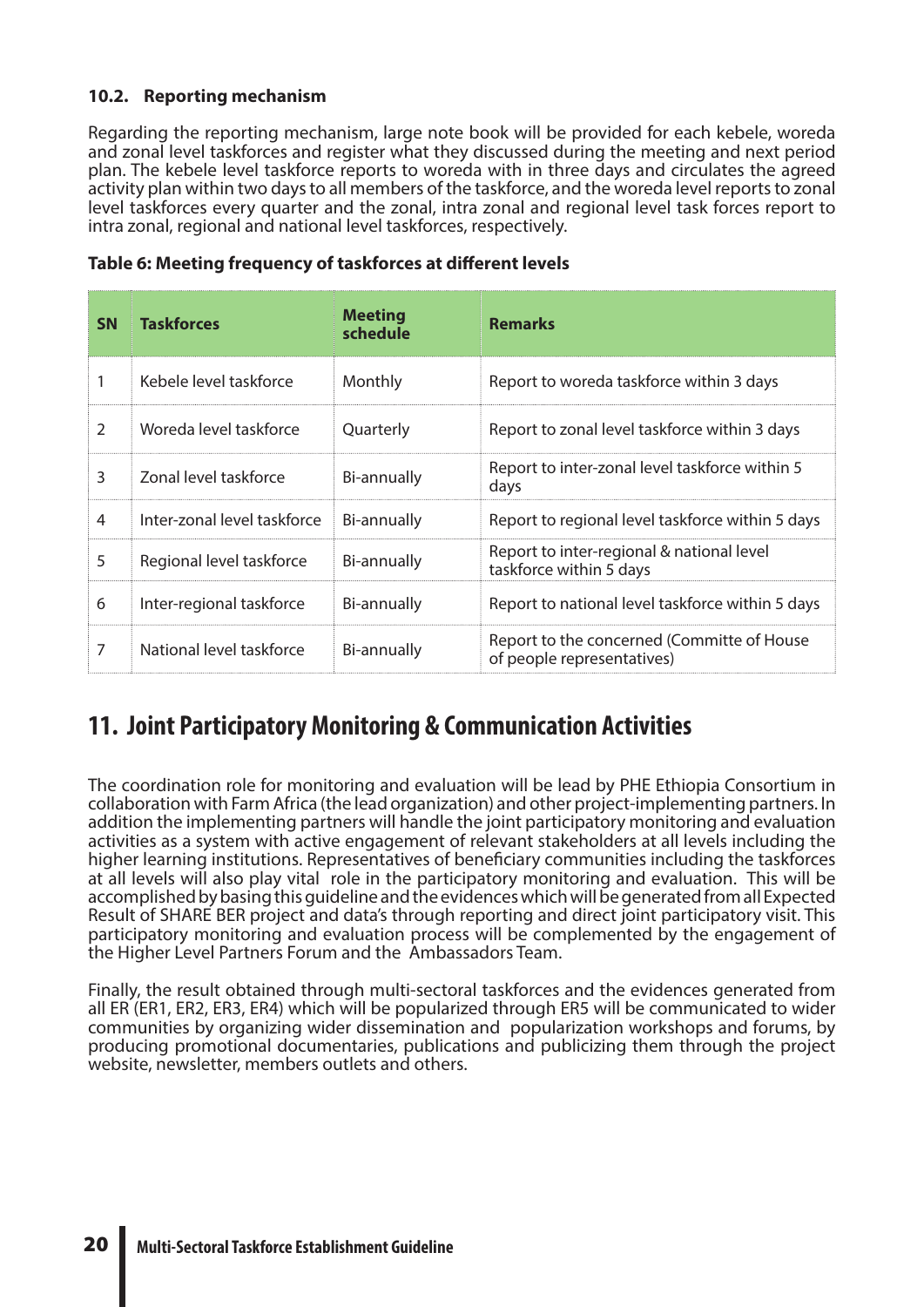### **12. References**

- https://fzs.org/en/projects-2/current-projects/bale-mountains-conservation/
- https://www.cbd.int/doc/world/et/et-nr-04-en.do
- https://www.phe-ethiopia.org/resourcespublications/pdf-proceedings.pdf
- PHE EC Newsletter, 9th Edition, Jan-Dec, 2014
- Proceedings of the National Taskforce Formation Conference on Protected Areas and Wildlife Management, 2014
- Project Brief of Strategic Climate Institution Program (SCIP), Awash National Park, 2013
- Share Full application final version 25 June 2014, Final 2014
- $\blacktriangleright$  The intra-sector toolkit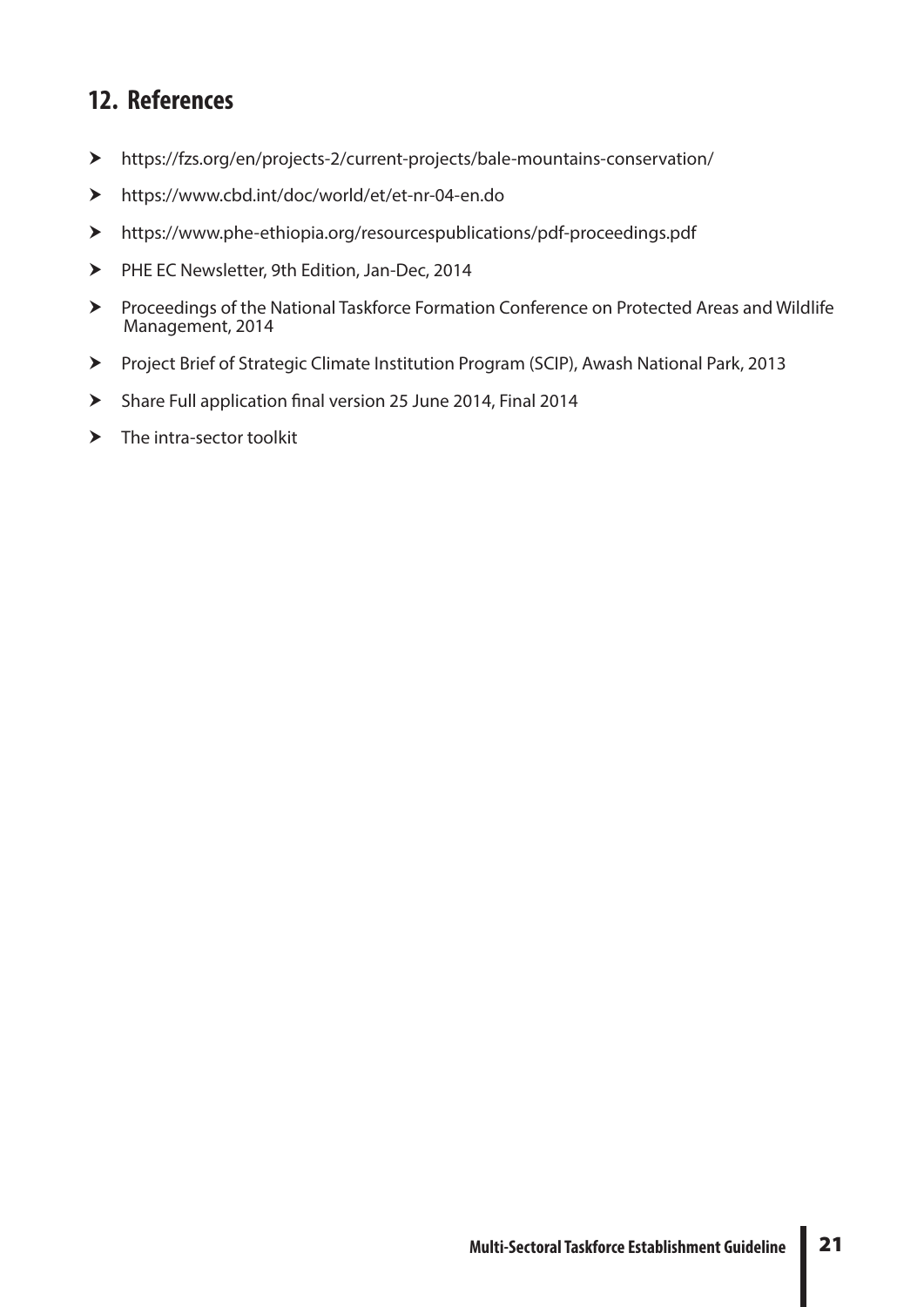| <b>Zone</b> | Woreda         | Kebele      | Implementer | Intervention type                                                                                                                                                                                                                                                                                                                                                                                                                           | intervention<br># of |
|-------------|----------------|-------------|-------------|---------------------------------------------------------------------------------------------------------------------------------------------------------------------------------------------------------------------------------------------------------------------------------------------------------------------------------------------------------------------------------------------------------------------------------------------|----------------------|
|             | Delomena       | Melkaamana  | FA/PHE EC   | vegetable crop production support, agro-forestry, forage development,<br>establish & support goat enterprise groups, fruit production support,<br>integrating FP with NRM, Livestock health improvement programme,<br>development activity support, Promoting climate smart agriculture,<br>establish milk processing cooperatives, support improved honey<br>Scaling up participatory rangeland management, watershed<br>production, RH/FP | Multiple             |
|             |                | Naniga dera | FA/PHE EC   | agriculture, develop water management platform, forage development,<br>interventions, integrating FP with NRM, promoting climate smart<br>Livestock health improvement programme, improved honey<br>Consolidating/strengthening PRM cooperatives, Livelihood<br>production, RH/FP                                                                                                                                                           | Multiple             |
|             |                | Berak       | FA/PHE EC   | pond construction, strengthening different livelihood groups (goat<br>Strengthening PRM cooperatives, water development/community<br>groups, resin & gum groups & honey groups), RH/FP                                                                                                                                                                                                                                                      | Multiple             |
|             |                | Kele golba  | FA/PHE EC   | previously established milk processing cooperatives, support different<br>Strengthening previously established PRM CBO, strengthening<br>livelihood groups, RH/FP                                                                                                                                                                                                                                                                           | Multiple             |
|             | <b>Berbere</b> | Sirima      | FA/PHE EC   | climate smart agriculture, watershed development, livelihood support<br>Scaling up PRM (participatory rangedland management), piloting<br>programme, integrating family planning programme with NRM                                                                                                                                                                                                                                         |                      |
|             |                | Hambela     | 氐           | Scaling up PRM (participatory rangedland management), piloting<br>community based monitoring system                                                                                                                                                                                                                                                                                                                                         |                      |
|             |                | Gelma       | 氐           | Scaling up PRM (participatory rangedland management)                                                                                                                                                                                                                                                                                                                                                                                        |                      |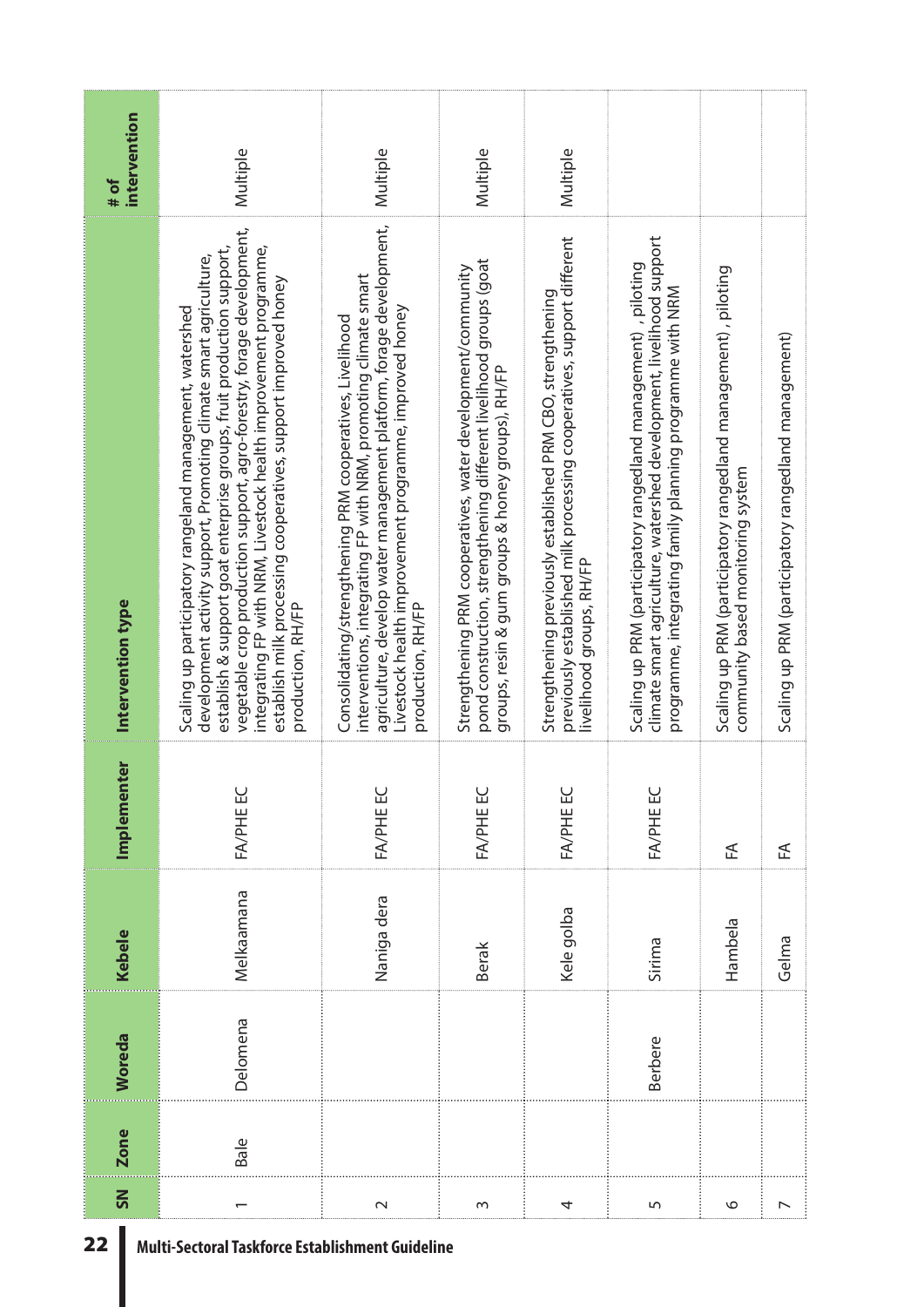| $\infty$        | Awash Kolati     | "∃      | PFM Cooperatives strengthening & piloting community based<br>monitoring system/approach                        |  |
|-----------------|------------------|---------|----------------------------------------------------------------------------------------------------------------|--|
| G               | <b>Berbere</b>   | 任       | PFM Cooperatives strengthening & piloting community based<br>monitoring system/approach                        |  |
| $\overline{C}$  | Gebe keku        | 氐       | Piloting Community based monitoring/participatory monitoring<br>system                                         |  |
| $\overline{-}$  | Haro nano        | ₹       | Piloting Community based monitoring/participatory monitoring<br>system                                         |  |
| $\overline{C}$  | badimena<br>Gora | FA//FZS | Piloting Community based monitoring/participatory monitoring<br>system/Abasheba damero controlled hunting area |  |
| $\frac{3}{2}$   | Goro burcho      | 준       | Piloting Community based monitoring/participatory monitoring<br>system                                         |  |
| $\overline{4}$  | Harewa anole     | 氐       | Piloting Community based monitoring/participatory monitoring<br>system                                         |  |
| $\overline{15}$ | Gora bantu       | FA/FZS  | Piloting Community based monitoring/participatory monitoring<br>system/Abasheba damero controlled hunting area |  |
| $\frac{6}{1}$   | Oborso           | ₹       | PFM Cooperatives strengthening & piloting community based<br>monitoring system/approach                        |  |
| $\overline{17}$ | Danisa kerkero   | ₹       | PFM Cooperatives strengthening & piloting community based<br>monitoring system/approach                        |  |
| $\frac{8}{1}$   | Oda              | ₹       | PFM Cooperatives strengthening & piloting community based<br>monitoring system/approach                        |  |
| $\overline{0}$  | <b>Bube</b>      | 氐       | PFM Cooperatives strengthening & piloting community based<br>monitoring system/approach                        |  |
| $\overline{20}$ | Gura worka       | ₹       | PFM Cooperatives strengthening & piloting community based<br>monitoring system/approach                        |  |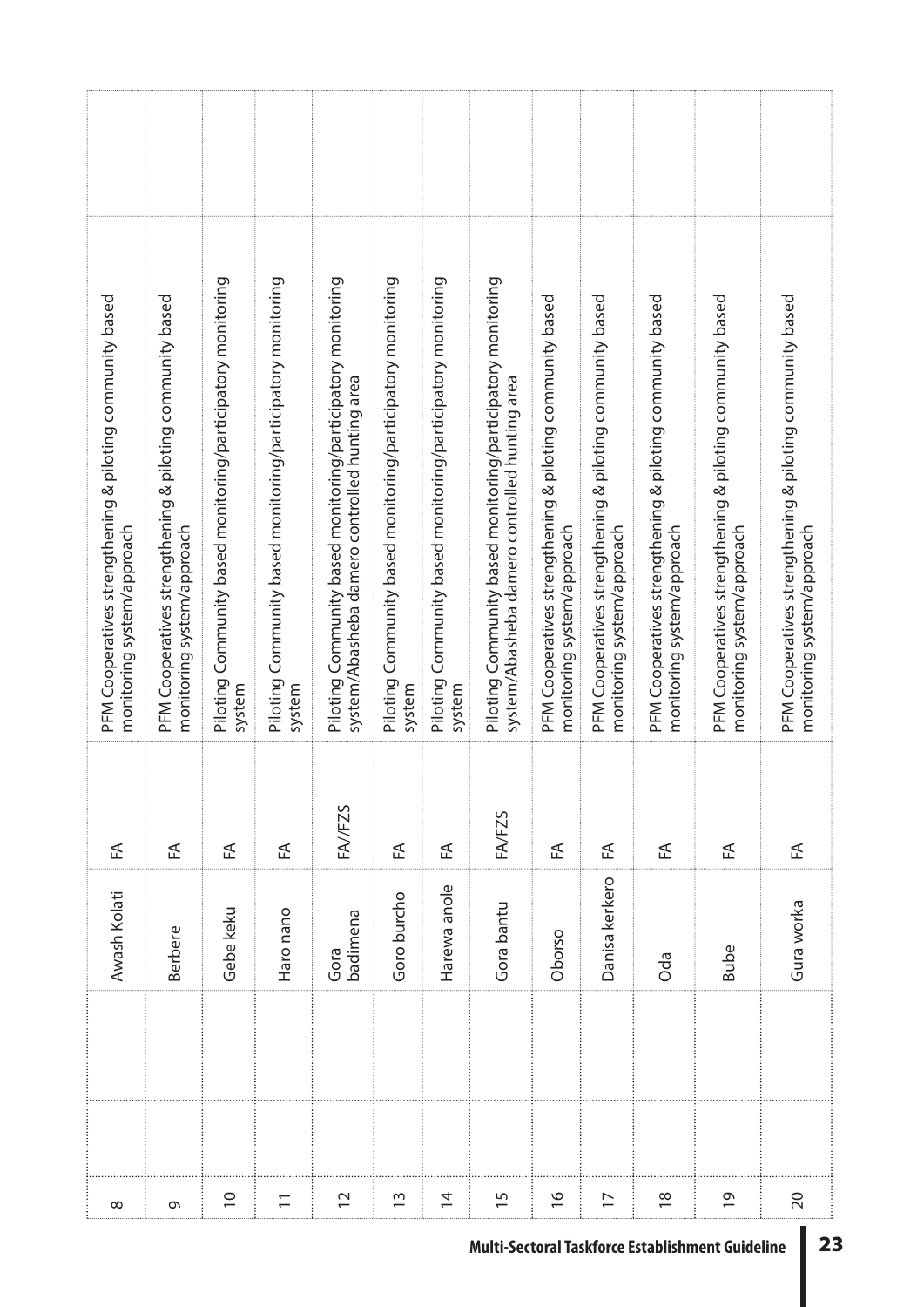| 24                                               |                 |              |                 | Likimsa        |           | Piloting Community based monitoring/participatory monitoring                                                                                                                                                                                   |          |
|--------------------------------------------------|-----------------|--------------|-----------------|----------------|-----------|------------------------------------------------------------------------------------------------------------------------------------------------------------------------------------------------------------------------------------------------|----------|
|                                                  | $\overline{2}1$ |              |                 | bokore         | 氐         | system                                                                                                                                                                                                                                         |          |
|                                                  | 22              |              |                 | Ledi Chekata   | FZS       | Abasheba demero CHA                                                                                                                                                                                                                            |          |
|                                                  | 23              |              | wolabu<br>Medda | Hore kore      | FA/PHE EC | Strengthening previously established PRM cooperative, watershed<br>development, community pond construction, RH/FP                                                                                                                             | Multiple |
| Multi-Sectoral Taskforce Establishment Guideline | 24              |              |                 | Medda          | FA/PHE EC | Scaling up PRM (participatory rangeland management), establish &<br>support gum & resin enterprise groups, establishing milk processing<br>cooperatives, livelihood support programme, integrating family<br>planning programme with NRM/RH/FP | Multiple |
|                                                  | 25              |              |                 | Berisa         | 氐         | Scaling up PRM (participatory rangeland management)                                                                                                                                                                                            |          |
|                                                  | 26              |              |                 | Hara Haji      | ₹         | Scaling up PRM (participatory rangeland management)                                                                                                                                                                                            |          |
|                                                  | 27              |              |                 | Oborso         | 迁         | PFM Cooperatives strengthening & piloting community based<br>monitoring system/approach                                                                                                                                                        |          |
|                                                  | 28              |              |                 | Danisa kerkero | ₹         | PFM Cooperatives strengthening & piloting community based<br>monitoring system/approach                                                                                                                                                        |          |
|                                                  | 29              |              |                 | Oda            | ₹         | PFM Cooperatives strengthening & piloting community based<br>monitoring system/approach                                                                                                                                                        |          |
|                                                  | $\overline{50}$ |              |                 | <b>Bube</b>    | 氐         | PFM Cooperatives strengthening & piloting community based<br>monitoring system/approach                                                                                                                                                        |          |
|                                                  | $\overline{5}$  |              |                 | Gura worka     | 氐         | PFM Cooperatives strengthening & piloting community based<br>monitoring system/approach                                                                                                                                                        |          |
|                                                  | 32              |              | Goba            | Lesheko        | FZS       | Climate smart agriculture, PFM, Forage development                                                                                                                                                                                             | Multiple |
|                                                  | 33              |              | Adaba           | Wesha          | FZS       | Climate smart agriculture, PFM, Forage development                                                                                                                                                                                             | Multiple |
|                                                  | 34              |              |                 | Cofira         | FZS       | Hanto controlled hunting area                                                                                                                                                                                                                  |          |
|                                                  | 35              | West<br>Arsi | Dinsho          | Hora Soba      | FZS       | landuse planning, PFM strengthening, piloting Community based<br>Intensive livelihood activities, watershed management, piloting<br>monitoring, watershed development activities support,                                                      | Multiple |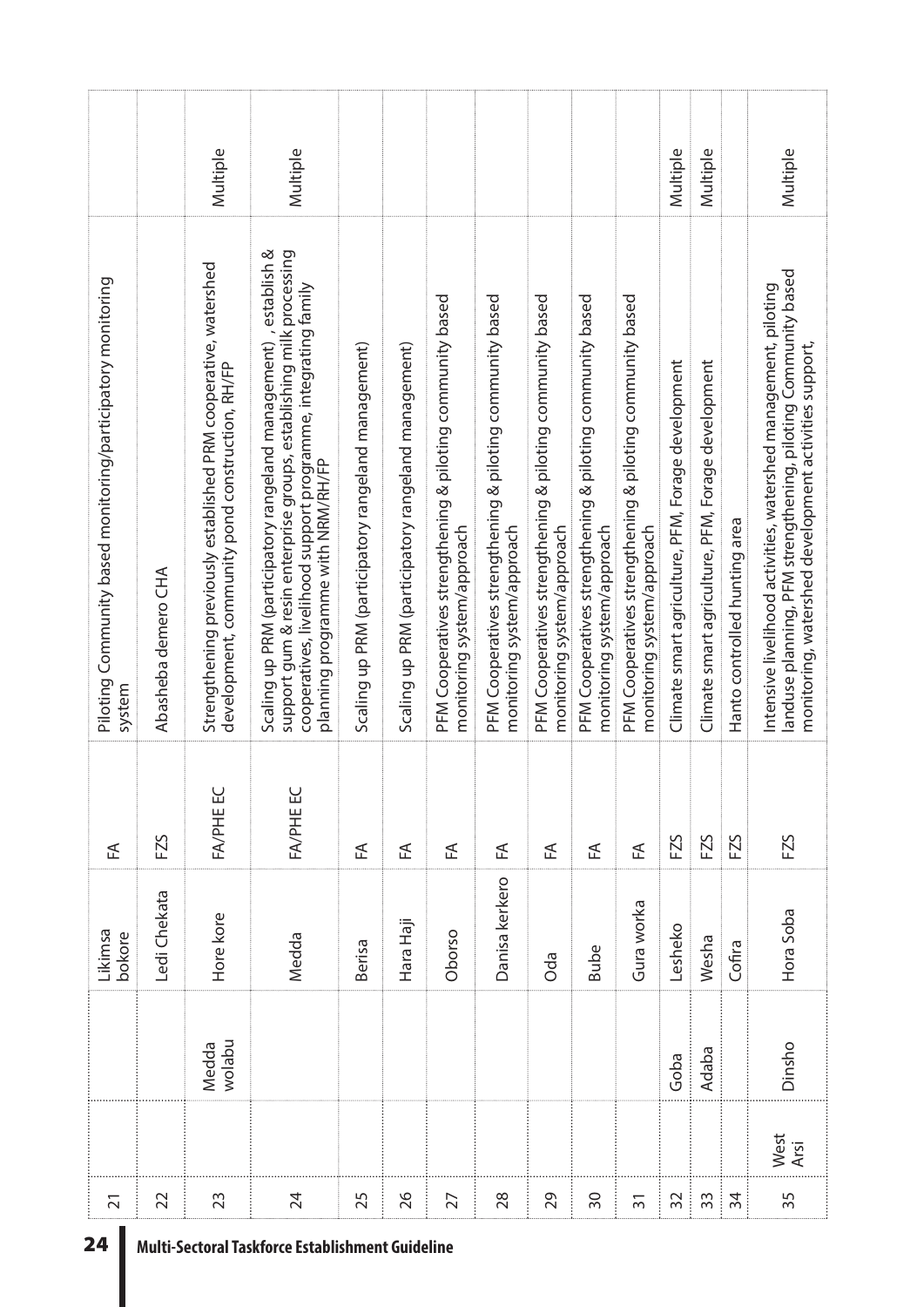|                                     |                      | Multiple                                                                                                                                                                                                                                                                                                                                        | Multiple                                                                                                                                                                                                                                                                                                                                                                   | Multiple                                                                                                                                                                                                                                                          | Multiple                                                                                                                                                                                                      |                                                                        |                                                                        |                                                |                                                |
|-------------------------------------|----------------------|-------------------------------------------------------------------------------------------------------------------------------------------------------------------------------------------------------------------------------------------------------------------------------------------------------------------------------------------------|----------------------------------------------------------------------------------------------------------------------------------------------------------------------------------------------------------------------------------------------------------------------------------------------------------------------------------------------------------------------------|-------------------------------------------------------------------------------------------------------------------------------------------------------------------------------------------------------------------------------------------------------------------|---------------------------------------------------------------------------------------------------------------------------------------------------------------------------------------------------------------|------------------------------------------------------------------------|------------------------------------------------------------------------|------------------------------------------------|------------------------------------------------|
| Controlled hunting area (Hanto CHA) |                      | improved honey production, piloting community based monitoring,<br>protection, integrating family health/planning with NRM, support<br>vegetable crop production, fodder development, livestock health<br>Scaling up PRM, PFM CBO strengthening, piloting climate smart<br>agriculture, support watershed development, promote fruit &<br>RH/FP | protection, integrating family health/planning with NRM, support<br>vegetable crop production, fodder development, livestock health<br>improved honey production, piloting landuse planning, piloting<br>community based monitoring, RH/FP<br>Scaling up PRM, PFM CBO strengthening, piloting climate smart<br>agriculture, support watershed development, promote fruit & | vegetable crop production, fodder development, livestock health<br>protection, integrating family health/planning with NRM, RH/FP<br>Scaling up PRM, PFM CBO strengthening, piloting climate smart<br>agriculture, support watershed development, promote fruit & | vegetable crop production, fodder development, livestock health<br>Scaling up PRM, PFM CBO strengthening, piloting climate smart<br>agriculture, support watershed development, promote fruit &<br>protection | PFM CBO's strengthening, piloting community based monitoring<br>system | PFM CBO's strengthening, piloting community based monitoring<br>system | implementing community based monitoring system | implementing community based monitoring system |
| FZS/PHE EC                          | FZS/PHE EC           | SOS/PHE EC                                                                                                                                                                                                                                                                                                                                      | SOS/PHE EC                                                                                                                                                                                                                                                                                                                                                                 | SOS/PHE EC                                                                                                                                                                                                                                                        | SOS                                                                                                                                                                                                           | SOS                                                                    | SOS                                                                    | SOS                                            | SOS                                            |
| Germba dima                         | Dinsho <sub>02</sub> | <b>Bekaye</b>                                                                                                                                                                                                                                                                                                                                   | Hawo                                                                                                                                                                                                                                                                                                                                                                       | Melke Arba                                                                                                                                                                                                                                                        | Mekane<br>gobele                                                                                                                                                                                              | Anole                                                                  | Angetu                                                                 | Shawe                                          | Soddu welmel                                   |
|                                     |                      | Harena<br>Buluk                                                                                                                                                                                                                                                                                                                                 |                                                                                                                                                                                                                                                                                                                                                                            |                                                                                                                                                                                                                                                                   |                                                                                                                                                                                                               |                                                                        |                                                                        |                                                |                                                |
|                                     |                      | Bale                                                                                                                                                                                                                                                                                                                                            |                                                                                                                                                                                                                                                                                                                                                                            |                                                                                                                                                                                                                                                                   |                                                                                                                                                                                                               |                                                                        |                                                                        |                                                |                                                |
| 36                                  | 37                   | 38                                                                                                                                                                                                                                                                                                                                              | 39                                                                                                                                                                                                                                                                                                                                                                         | $\overline{a}$                                                                                                                                                                                                                                                    | $\frac{4}{3}$                                                                                                                                                                                                 | $\overline{4}$                                                         | $\frac{3}{4}$                                                          | 4                                              | 45                                             |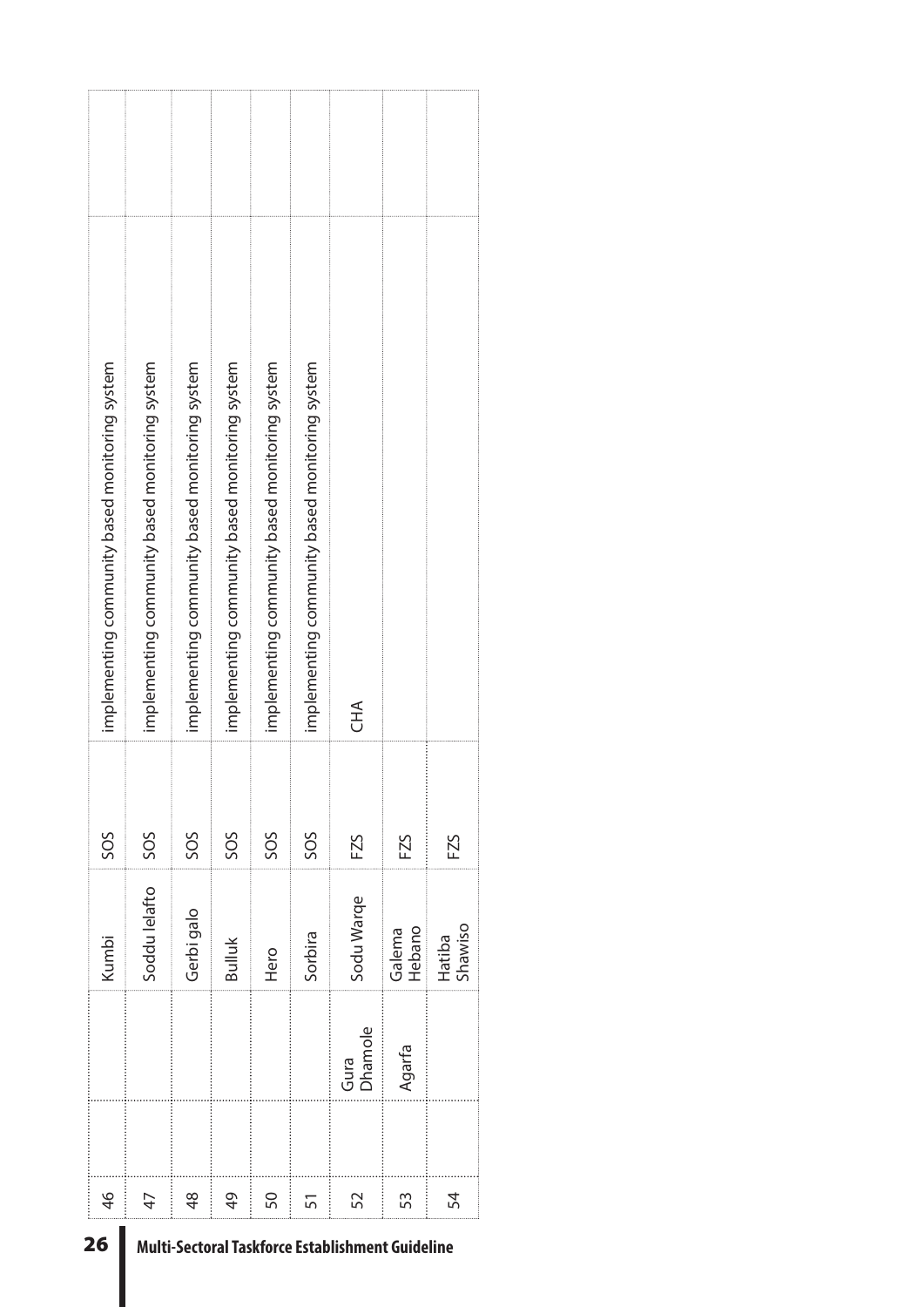### **Annexes 2: Possible list for zonal level taskforce members**

- 1. Bale/Arsi zone Administration-Chair
- 2. Bale/Arsi Zone Agricultural Bureau-Secretary<br>3. Bale/Arsi zone Culture and Tourism Bureau
- 3. Bale/Arsi zone Culture and Tourism Bureau<br>4. Bale Zone Wildlife and conservation (Branch
- 4. Bale Zone Wildlife and conservation (Branch Offices)<br>5. Bale Zone Bale Mountains National Park
- 5. Bale Zone Bale Mountains National Park<br>6. Bale/Arsi zone Finance and Economic de
- 6. Bale/Arsi zone Finance and Economic development<br>7. Bale/Arsi Health Department
- 7. Bale/Arsi Health Department<br>8. Bale/Arsi Zone Environmenta
- 8. Bale/Arsi Zone Environmental Protection and land use Bureau<br>9. Bale/Arsi Zone Women, Children & Youth Affairs
- 9. Bale/Arsi Zone Women, Children & Youth Affairs
- 10. Bale/Arsi Zone Forestry and Wildlife Enterprise (Branch office)
- 11. Bale Zone Pastoralists
- 12. Meda Welabu University<br>13. Bale Zone Water and ene
- 13. Bale Zone Water and energy Bureau<br>14. Media representative
- 14. Media representative<br>15. EWCP(Ethiopian wolf
- 15. EWCP(Ethiopian wolf conservation)<br>16. All NGOs operating in the zone
- 16. All NGOs operating in the zone<br>17. Others if any
- Others if any

### **Annexes 3: Possible list for woreda level taskforce members**

- 1. Wereda Administration (chair)
- 2. Wereda Agriculture office (Secretary)
- 3. OFWE branch office<br>4. Ethiopian Wildlife Co
- 4. Ethiopian Wildlife Conservation Authority (park level representative)<br>5. Wereda representative Bale Mountains National Park
- 5. Wereda representative Bale Mountains National Park
- 6. Wereda Culture and Tourism Office<br>7. Wereda Water and Energy Branch C
- 7. Wereda Water and Energy Branch Office
- 8. Wereda Health Office
- 9. Wereda Communication Office
- 10. Wereda Environmental Protection and Land use office
- 11. Wereda Women, Children and Youth Affairs Office
- 12. Wereda Police Office
- 13. Wereda Justice Office<br>14. Fthiopian Tour Operat
- 14. Ethiopian Tour Operators Association<br>15. Wereda Pastoralist & Rural Agricultura
- 15. Wereda Pastoralist & Rural Agricultural Development Office
- 16. Wereda Education Office<br>17. Abageda
- 17. Abageda<br>18. Livestock
- 18. Livestock health & marketing Agency<br>19. DRR (Disaster risk reduction) office
- DRR (Disaster risk reduction) office
- 20. Irrigation office
- 21. Cooperative promotion office<br>22. Micro and small enterprise
- Micro and small enterprise
- 23. NGOs operating in the woreda<br>24. Others if anv
- Others if any

### **Annexes 4: Possible list of Kebele level taskforce members**

- 1. Kebele administrator (Chairman)<br>2. Kebele Admin & Security Cabinet
- 2. Kebele Admin & Security Cabinet<br>3. Development agent (FTC coordin
- Development agent (FTC coordinator)
- 4. Development agent (Natural resource)<br>5. Development agent (Animal Science
- Development agent (Animal Science
- 6. Health extension worker<br>7. Kebele women & childrei
- 7. Kebele women & children affair<br>8. Kebele vouth representative
- 8. Kebele youth representative<br>9. Flders representative
- Elders representative<br>Religious leaders
- 
- 10. Religious leaders<br>11. PFM/PRM Cooperative chairman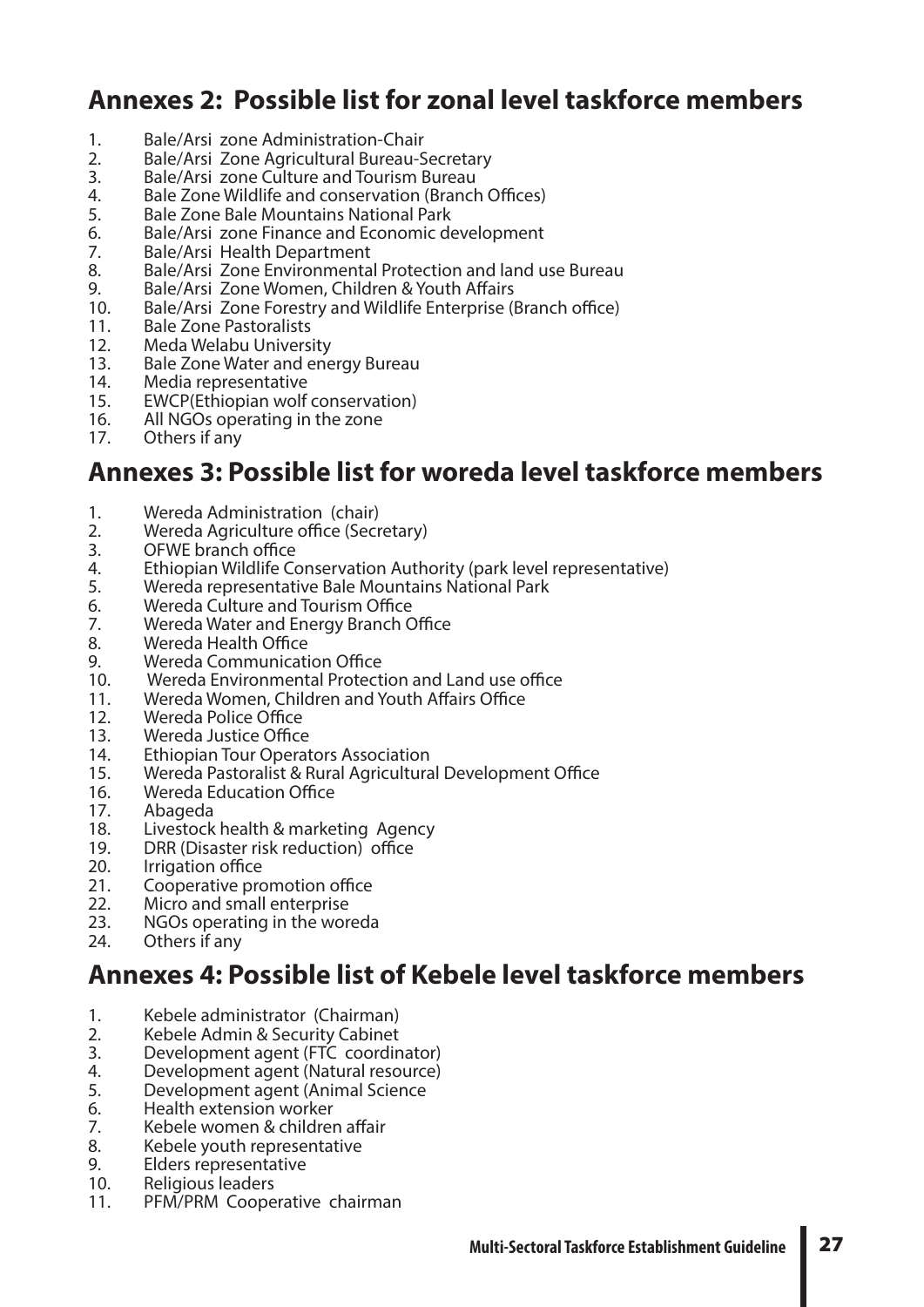- 12. School director<br>13. NGOs operating
- 13. NGOs operating in the kebele<br>14. Others if any
- Others if any

Remarks: The above listed taskforce members at different levels are may not exhaustive therefore there is a need to review and amend according to your specific areas.

## **Annexes 5: List of NGOs working in Bale and West Arsi Zones (it needs update)**

| <b>SN</b>      | <b>Organisations</b>                                                                               | <b>Woredas of</b><br>intervention                                            | Area of work/<br>relevance for SHARE                                                    |
|----------------|----------------------------------------------------------------------------------------------------|------------------------------------------------------------------------------|-----------------------------------------------------------------------------------------|
| 1              | Agri-service Ethiopia                                                                              | Goro                                                                         | Integrated Livelihood<br>Development                                                    |
| $\overline{2}$ | Arsi-Bale Rural Development project                                                                | <b>Bale and Arsi Zones</b>                                                   | Integrated rural<br>development,<br>infrastructure,<br>agriculture and food<br>security |
| $\mathsf{3}$   | <b>BAKA Community Development</b><br><b>Associations (BCDA)</b>                                    |                                                                              |                                                                                         |
| $\overline{4}$ | <b>BALE INTEGRATED RURAL DEVELOPMENT</b><br><b>ASSOCIATION (BIRDA)</b>                             |                                                                              |                                                                                         |
| 5              | Christian Horizons Ethiopia(CHE)                                                                   |                                                                              |                                                                                         |
| 6              | Comitato Collaborazione Medica (CCM)                                                               |                                                                              |                                                                                         |
| 7              | Cooperation international/COOPI/                                                                   | Rayitu, Dawe<br>kachen                                                       | Water development                                                                       |
| 8              | Dan Church Aid                                                                                     | Low land Bale                                                                |                                                                                         |
| 9              | <b>Emmanuel United church Dev't and Relief</b><br>Association                                      |                                                                              |                                                                                         |
| 10             | Ethiopia Evangelical church Mekane<br>Yesus -DASSC                                                 | Adaba                                                                        |                                                                                         |
| 11             | Ethiopia Mulu Wangel Amangoch church<br>Dev't Organization                                         |                                                                              |                                                                                         |
| 12             | <b>Ethiopian Catholic Church Social</b><br>Development Coordinating Office of<br>Robe (ECC-SDCO-R) |                                                                              |                                                                                         |
| 13             | Ethiopian Catholic Secretariat (ECS)                                                               | Dello Mena, Robe &<br>Goba (Bale), Dodola<br>Adaba, Kofele,<br>Kokosa, Asasa | Agro-forestry,<br>Livestock<br>development                                              |
| 14             | Ethiopian kale Heywet church<br>Development Program(EKHCDP)                                        |                                                                              |                                                                                         |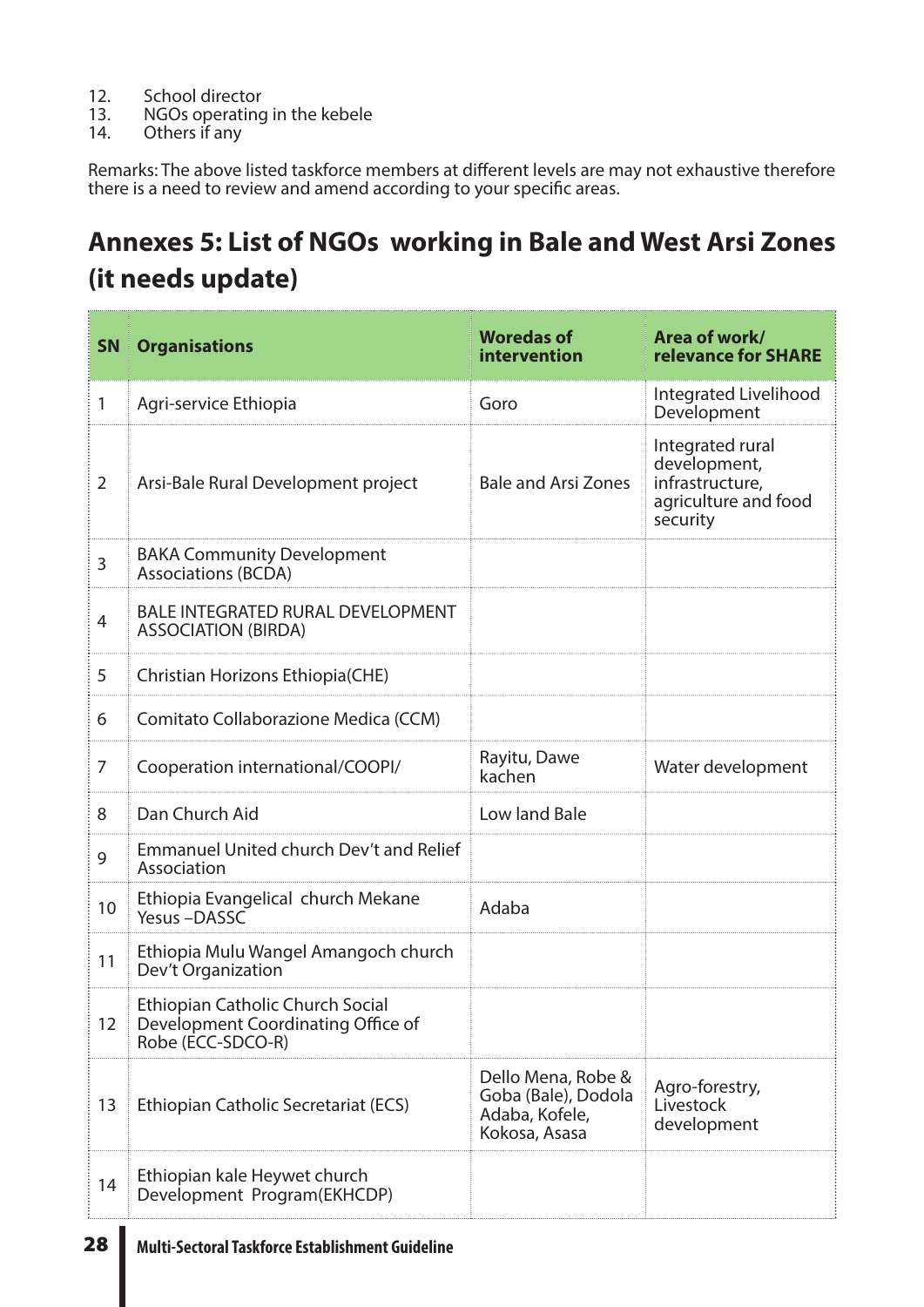| 15 | Ethiopian wolf conservation (EWCP)                                                                | Bale mountain<br>national park                             | Wolf conservation                                                                |
|----|---------------------------------------------------------------------------------------------------|------------------------------------------------------------|----------------------------------------------------------------------------------|
| 16 | Facilitators for change                                                                           |                                                            |                                                                                  |
| 17 | Farm Africa                                                                                       | Bale & west Arsi<br>zone                                   |                                                                                  |
| 18 | Food security programme                                                                           | Delo Mena, Goro,<br>Seweyna.                               | CSI: PSNP/HABP and<br>Climate change                                             |
| 19 | Frankfurt Zoological Society (FZS)                                                                | Bale & west Arsi<br>zone                                   |                                                                                  |
| 20 | Hunde - Oromo grass roots development<br>initiative                                               | Adaba                                                      |                                                                                  |
| 21 | <b>IDE</b>                                                                                        | Arsi Negele &<br>Shashemene                                | Integrated livelihood<br>development<br>(marketing, /value<br>chain, irrigation) |
| 22 | Imagine 1 Day International organization                                                          |                                                            |                                                                                  |
| 23 | <b>IMC</b>                                                                                        | Shashemene,<br>Dodola, Adaba,<br>Seweyna, Ginnir,<br>Raytu | WASH and<br>emergency                                                            |
| 24 | International Rescue Committee (IRC)                                                              |                                                            |                                                                                  |
| 25 | International Water Management Institute<br>(IWMI)                                                | Bale & west Arsi<br>zone                                   |                                                                                  |
| 26 | IRC (International Rescue Committee)                                                              | Seweyna, Ginnir,<br>Raytu                                  | Water development,<br>emergency                                                  |
| 27 | Lutheran World Federation/Department<br>for world Service Ethiopia Program (LWF/<br>DWS-Ethiopia) | Shashemene; Arsi<br>Negele                                 |                                                                                  |
| 28 | <b>LVIA</b>                                                                                       | Shashemene                                                 | Water development                                                                |
| 29 | Marie Stops International Ethiopia (MSISE)                                                        |                                                            |                                                                                  |
| 30 | <b>Medical Relief Lasting Health Care</b>                                                         |                                                            |                                                                                  |
| 31 | Melca Ethiopia                                                                                    | <b>Bale</b>                                                |                                                                                  |
| 33 | <b>MERLIN</b>                                                                                     |                                                            |                                                                                  |
| 34 | Meserete Kirstos Church Relief and<br><b>Development Association</b>                              |                                                            |                                                                                  |
| 35 | Nama Charity and Development<br>Association                                                       |                                                            |                                                                                  |
| 36 | Net work of Associations of HIV Positives<br>in Oromia (NOP+)                                     |                                                            |                                                                                  |
| 37 | Norwegian Luthran Mission                                                                         |                                                            |                                                                                  |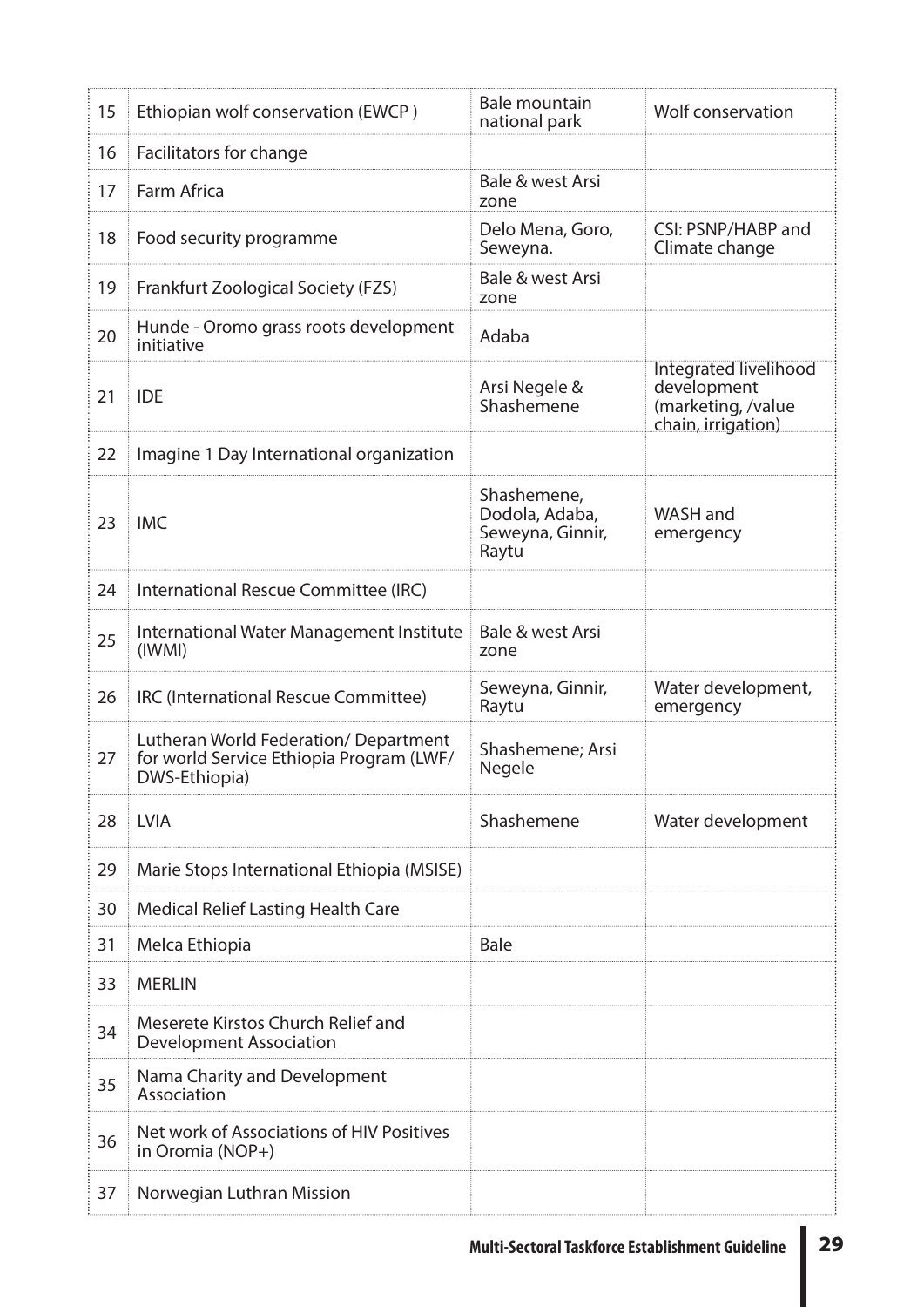| 38 | Oromia Development Association                                     |                          |                                                        |
|----|--------------------------------------------------------------------|--------------------------|--------------------------------------------------------|
| 39 | Pathfinder-Integrated Family Health<br>Program                     | <b>Bale</b>              |                                                        |
| 40 | Population, Health and Environment<br>Ethiopia Consortium (PHE EC) | Bale & west Arsi<br>zone | Population, health<br>and environment                  |
| 41 | Program for Appropriate Technology in<br>Health (PATH-ETHIOPIA)    |                          |                                                        |
| 42 | Project Harar Ethiopia                                             |                          |                                                        |
| 43 | Save our soul Enfants Ethiopia                                     |                          |                                                        |
| 44 | Save The Childeren                                                 | <b>Bale</b>              |                                                        |
| 45 | SoS Sahel                                                          | Bale & west Arsi<br>zone |                                                        |
| 46 | Timret Lehiwot Ethiopia                                            |                          |                                                        |
| 47 | Wako Gutu Foundation                                               | Dello Mena               | Pastoral & Agro-<br>pastoral livelihood<br>development |

Remark: This information needs update based on their current status

**Design PHILMON PRESS**